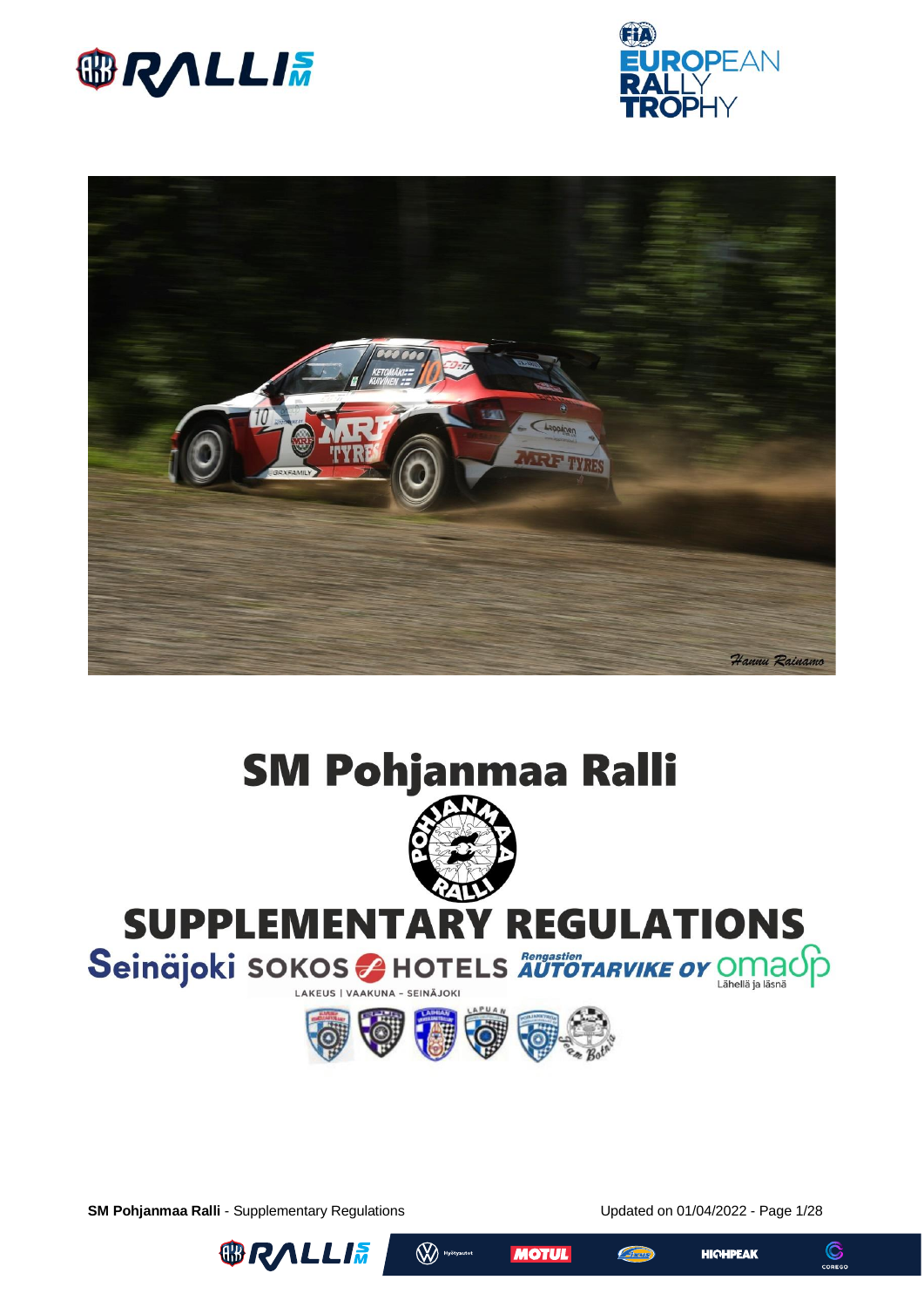



## Contents

| Art. 1.1 |                                                       |                                   |  |  |  |
|----------|-------------------------------------------------------|-----------------------------------|--|--|--|
| Art. 1.2 |                                                       |                                   |  |  |  |
| Art. 1.3 |                                                       |                                   |  |  |  |
|          |                                                       |                                   |  |  |  |
| Art. 2.1 |                                                       |                                   |  |  |  |
| Art. 2.2 |                                                       |                                   |  |  |  |
| Art. 2.3 |                                                       |                                   |  |  |  |
| Art. 2.4 |                                                       |                                   |  |  |  |
| Art. 2.5 |                                                       |                                   |  |  |  |
| Art. 2.6 |                                                       |                                   |  |  |  |
| Art. 2.7 |                                                       |                                   |  |  |  |
| Art. 2.8 |                                                       |                                   |  |  |  |
|          |                                                       |                                   |  |  |  |
|          |                                                       |                                   |  |  |  |
| Art. 4.1 |                                                       |                                   |  |  |  |
| Art. 4.2 |                                                       |                                   |  |  |  |
| Art. 4.3 |                                                       |                                   |  |  |  |
|          |                                                       |                                   |  |  |  |
|          |                                                       |                                   |  |  |  |
|          |                                                       |                                   |  |  |  |
|          |                                                       |                                   |  |  |  |
| Art. 4.4 |                                                       |                                   |  |  |  |
| Art. 4.5 |                                                       |                                   |  |  |  |
| Art. 4.6 |                                                       |                                   |  |  |  |
|          |                                                       |                                   |  |  |  |
|          |                                                       |                                   |  |  |  |
| Art. 6.1 |                                                       |                                   |  |  |  |
| Art. 6.2 |                                                       |                                   |  |  |  |
|          |                                                       |                                   |  |  |  |
|          |                                                       |                                   |  |  |  |
|          |                                                       |                                   |  |  |  |
| Art. 9.1 |                                                       |                                   |  |  |  |
| Art. 9.2 |                                                       |                                   |  |  |  |
|          | <b>SM Pohjanmaa Ralli - Supplementary Regulations</b> | Updated on 01/04/2022 - Page 2/28 |  |  |  |



**MOTUL** 

**W** Hyötyautot

**HIOHPEAK**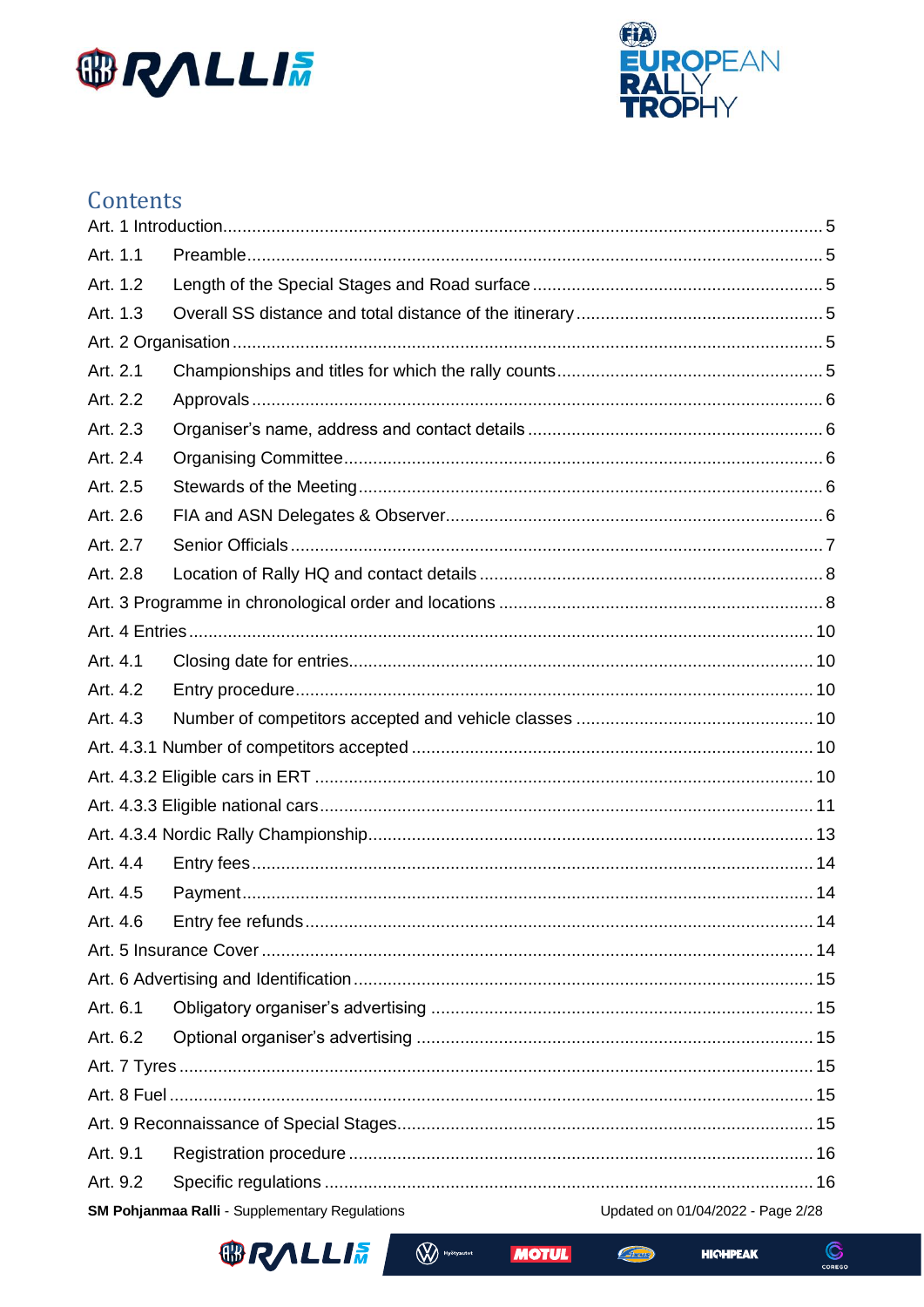



| Art. 9.3   |                                                                          |  |
|------------|--------------------------------------------------------------------------|--|
| Art. 9.4   |                                                                          |  |
|            |                                                                          |  |
| Art. 10.1  |                                                                          |  |
| Art. 10.2  |                                                                          |  |
|            |                                                                          |  |
| Art. 11.1  |                                                                          |  |
|            |                                                                          |  |
|            |                                                                          |  |
| Art. 11.2  |                                                                          |  |
| Art. 11.3  |                                                                          |  |
| Art. 11.4  |                                                                          |  |
| Art.11.5   |                                                                          |  |
|            |                                                                          |  |
| Art. 12.1  |                                                                          |  |
| Art. 12.2  |                                                                          |  |
| Art. 12.3  |                                                                          |  |
| Art. 12.4  |                                                                          |  |
| Art. 12.5  |                                                                          |  |
| Art. 12.6  |                                                                          |  |
| Art. 12.7  |                                                                          |  |
| Art. 12.8  |                                                                          |  |
| Art. 12.9  |                                                                          |  |
| Art. 12.10 |                                                                          |  |
| Art. 12.11 |                                                                          |  |
| Art. 12.12 |                                                                          |  |
| Art. 12.13 |                                                                          |  |
| Art. 12.14 |                                                                          |  |
| Art. 12.15 |                                                                          |  |
| Art. 12.16 | Finish procedures and other activities after the finish of the rally  21 |  |
| Art. 12.17 |                                                                          |  |
| Art. 12.18 |                                                                          |  |
| Art. 12.19 |                                                                          |  |
| Art. 12.20 |                                                                          |  |
| Art. 12.21 |                                                                          |  |
|            |                                                                          |  |

SM Pohjanmaa Ralli - Supplementary Regulations

Updated on 01/04/2022 - Page 3/28



**W** Hyötyautot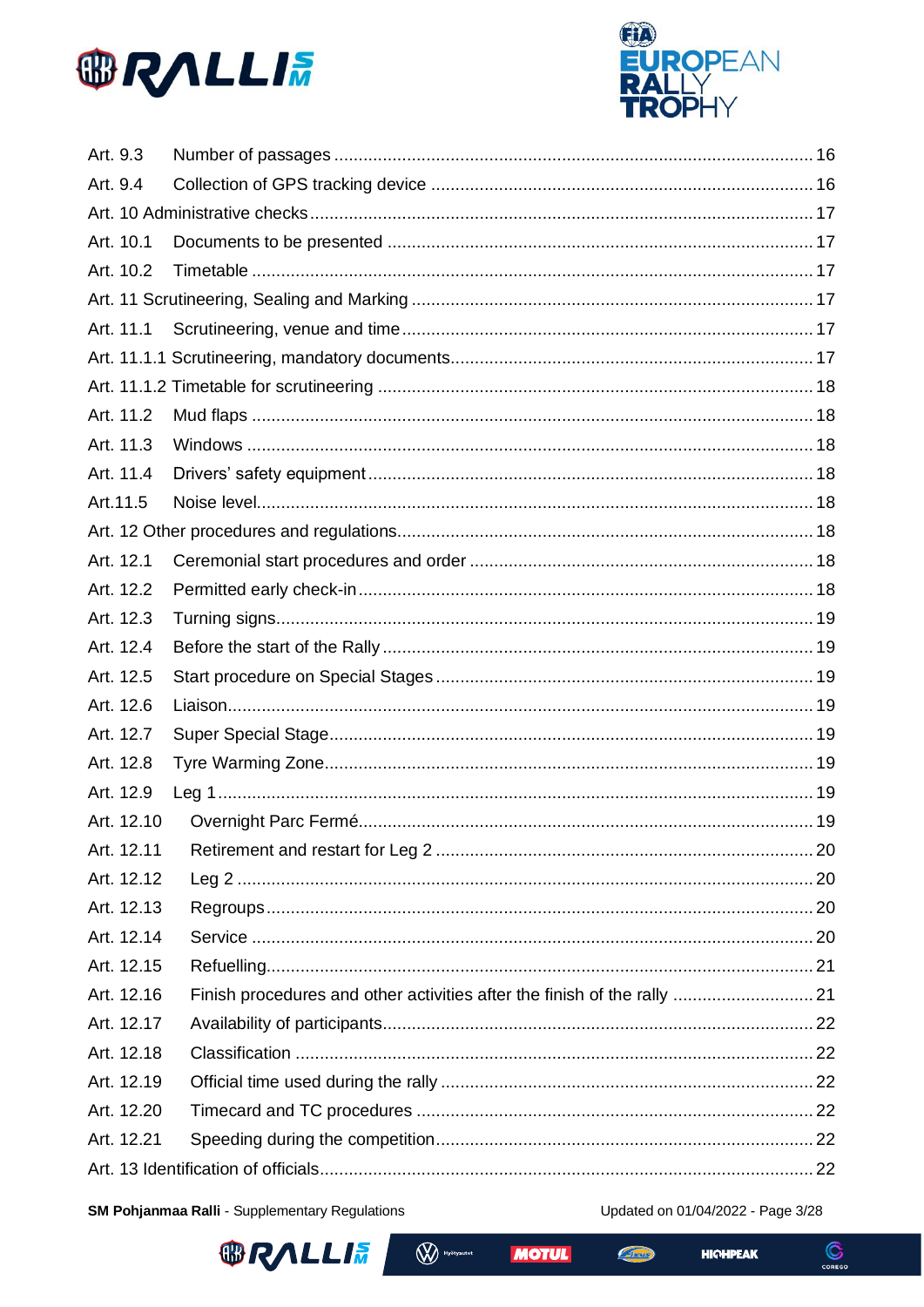



| Appendix 5 – Extracts from FIA ISC Appendix L relating to overalls, helmets and any other safety |  |
|--------------------------------------------------------------------------------------------------|--|

SM Pohjanmaa Ralli - Supplementary Regulations

Updated on 01/04/2022 - Page 4/28









 $\mathbb{C}$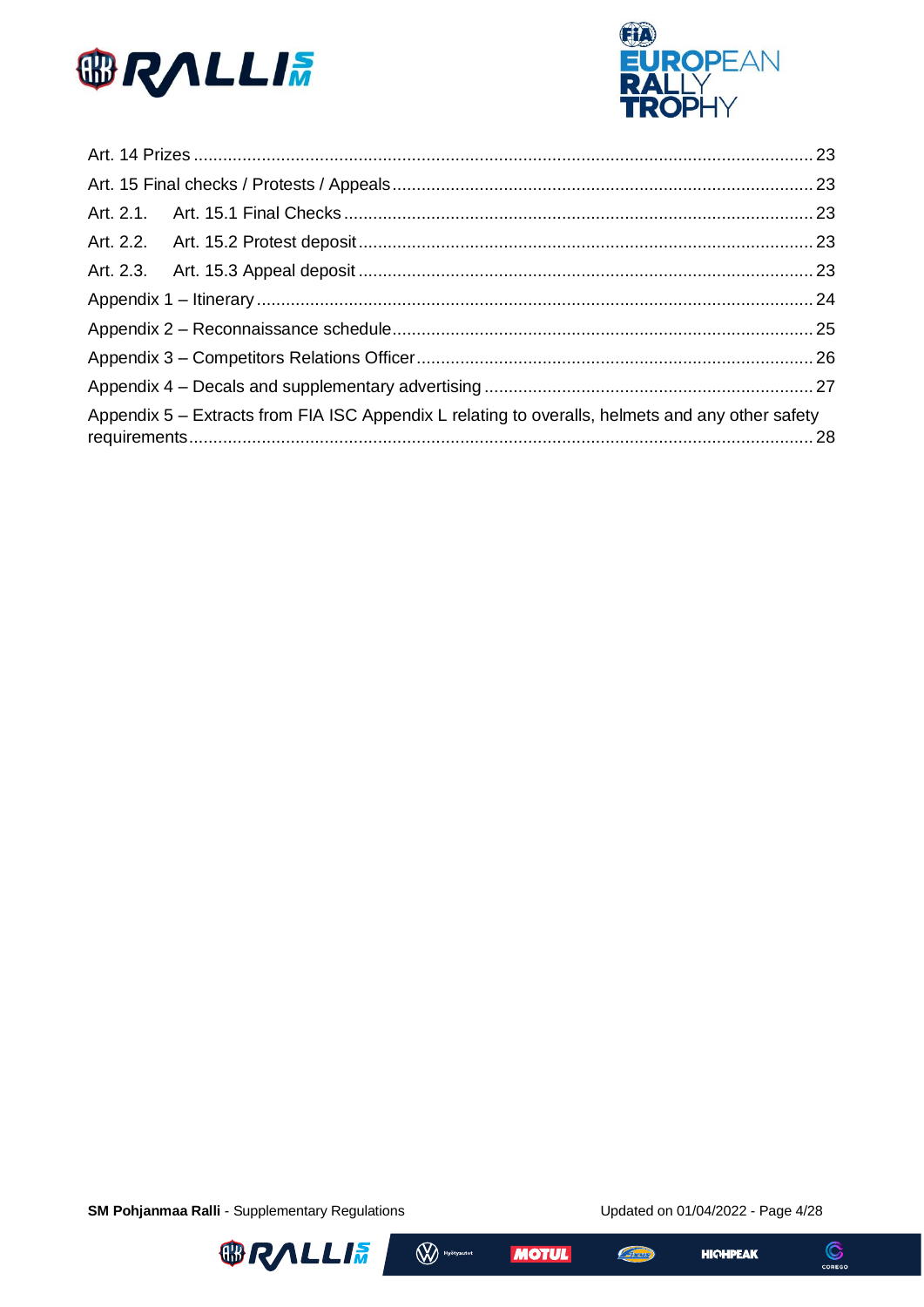



#### **SM Pohjanmaa Ralli**

**17.-18.6.2022**

**Pohjanmaa Ralli ry**

**Seinäjoki**

**NOTE 1:** All the times mentioned in these Supplementary Regulations are according to the time in Finland (Eastern European Summer Time, EEST).

## **NOTE 2: THE INSTRUCTIONS FOR THE COMPETITORS DUE TO THE COVID PANDEMIC WILL BE SPECIFIED IN THE RALLY GUIDE IF NEEDED. THAT PART OF THE RALLY GUIDE IS A PART OF THESE REGULATIONS.**

### <span id="page-4-1"></span><span id="page-4-0"></span>**Art. 1 Introduction**

### **Art. 1.1 Preamble**

Organizer of the SM Pohjanmaa Ralli taking place on 17.-18.6.2022 is Pohjanmaa ralli ry.

This rally will be run in compliance with the FIA International Sporting Code and its appendices, the 2022 FIA Regional Rally Sporting Regulations (FIA RRSR), Nordic Rally Championship regulations 2022, the effective National Sporting Regulations, Finnish Rally Championship Regulations 2022 (as applicable) and SM Pohjanmaa ralli 2022 Supplementary Regulations.

Modifications, amendments and/or changes to these Supplementary Regulations will be announced only by numbered and dated Bulletins issued by the organizer or the Stewards. Additional information will be published in the Rally Guide, issued on 27.5.2022.

The 2022 FIA Regional Rally Championships Sporting Regulations can be found [here.](https://www.fia.com/regulation/category/117)

These Supplementary Regulations are only available electronically.

The various documents will be written in English and Finnish. In case of any discrepancy the English text will be binding.

<span id="page-4-3"></span><span id="page-4-2"></span>

| Art. 1.2                         |               | Length of the Special Stages and Road surface           |         |              |
|----------------------------------|---------------|---------------------------------------------------------|---------|--------------|
| Leg 1: Gravel                    | about 43 km   |                                                         | Asphalt | 0 km         |
| Leg 2: Gravel                    | about 78,5 km |                                                         | Asphalt | about 7,5 km |
| Art. 1.3                         |               | Overall SS distance and total distance of the itinerary |         |              |
| Number of Legs                   |               | 2                                                       |         |              |
| Number of Special Stages         |               | 8                                                       |         |              |
| Total distance of the itinerary  |               | 469 km                                                  |         |              |
| Overall length of Special Stages |               | 129 km                                                  |         |              |

## <span id="page-4-5"></span><span id="page-4-4"></span>**Art. 2 Organisation**

**Art. 2.1 Championships and titles for which the rally counts**

(W) Hyötyautot

FIA European Rally Trophy (ERT) – **Scandinavia**

Nordic Rally Championship (NRC)

Finnish Rally Championship (FRC)

**SM Pohjanmaa Ralli** - Supplementary Regulations Updated on 01/04/2022 - Page 5/28





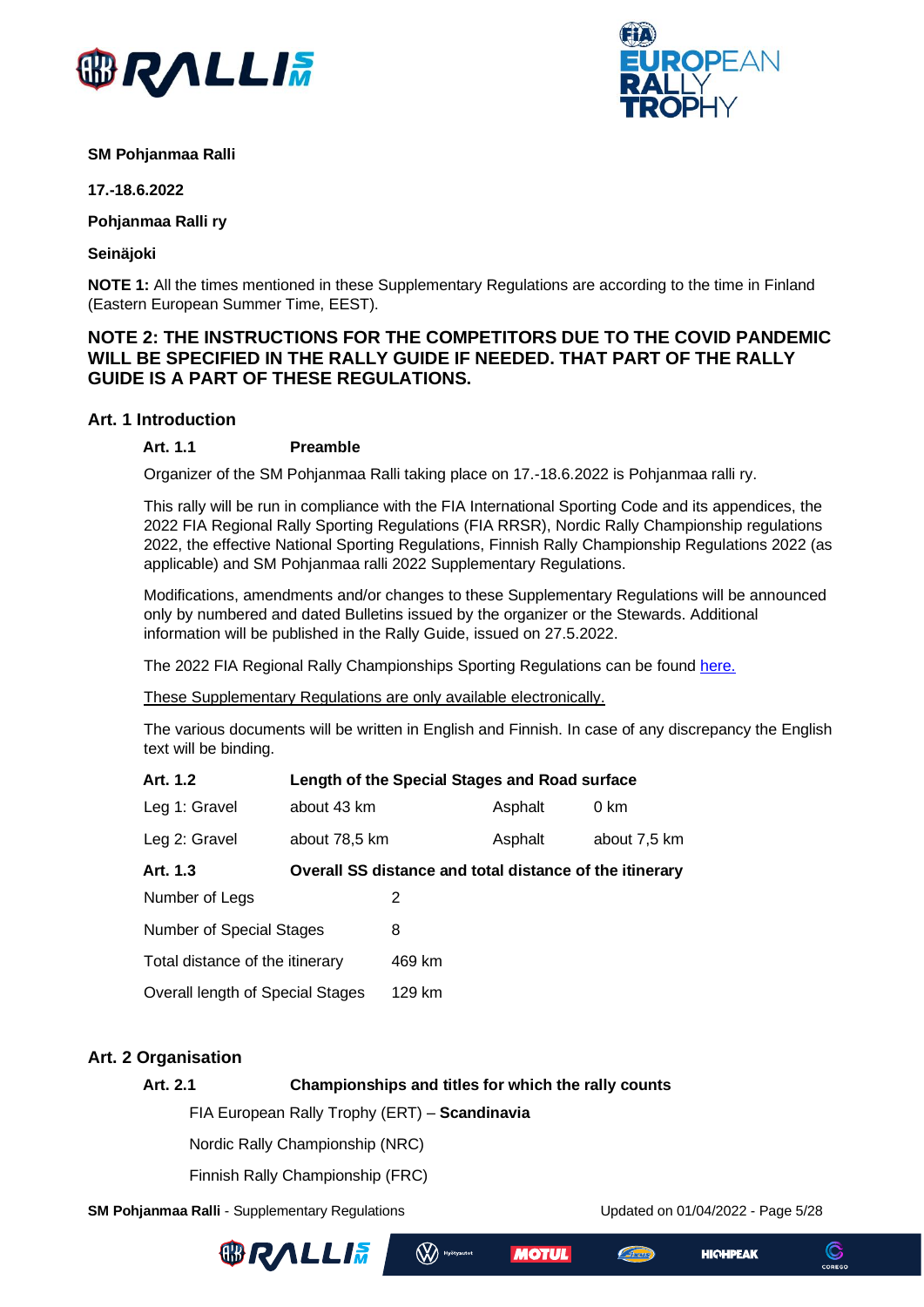



<span id="page-5-1"></span><span id="page-5-0"></span>

|           |                                |           | Finnish Rally Championship Junior (FRCJ) |                                               |               |
|-----------|--------------------------------|-----------|------------------------------------------|-----------------------------------------------|---------------|
|           |                                | Suomi Cup |                                          |                                               |               |
|           | Art. 2.2                       |           | <b>Approvals</b>                         |                                               |               |
|           | ASN registration number / Visa |           |                                          |                                               |               |
| Visa No.: |                                | 14/R/22   |                                          | Approved on:                                  | 18 March 2022 |
|           |                                |           |                                          |                                               |               |
|           | <b>FIA VISA</b>                |           |                                          |                                               |               |
| Visa No.: |                                |           | 02ERTSC/100422                           | Issued on:                                    | 1 April 2022  |
|           |                                |           |                                          |                                               |               |
|           | Art. 2.3                       |           |                                          | Organiser's name, address and contact details |               |
|           | Organiser:                     |           | Pohjanmaa ralli ry                       |                                               |               |
|           | Street:                        |           | Hirsimäentie 56                          |                                               |               |
|           | Post cody/City:                |           | 61500 Isokyrö                            |                                               |               |
|           | E-mail:                        |           | pohjanmaaralli@gmail.com                 |                                               |               |
|           | Website:                       |           | http://pohjanmaaralli.fi/                |                                               |               |
|           | Art. 2.4                       |           | <b>Organising Committee</b>              |                                               |               |
|           | <b>Organising Committee:</b>   |           |                                          | Erkki Hemminki                                |               |
|           |                                |           |                                          | Mika Virtanen                                 |               |
|           |                                |           |                                          | Ida Similä                                    |               |
|           |                                |           |                                          | Tiina Lae                                     |               |

Jonna Hautala

<span id="page-5-3"></span><span id="page-5-2"></span>

| Art. 2.5        | <b>Stewards of the Meeting</b> |                     |
|-----------------|--------------------------------|---------------------|
|                 | <b>Name</b>                    | Locality            |
| Chairman        | Finn Højlund                   | Denmark (FIA)       |
| <b>Stewards</b> | Timo Rintakoski                | Riihimäki, FI (AKK) |
|                 | Janne Rydh                     | Sweden (FIA)        |

### <span id="page-5-4"></span>**Art. 2.6 FIA and ASN Delegates & Observer**

|                               | <b>Name</b>     | Locality    |
|-------------------------------|-----------------|-------------|
| <b>FIA Observer</b>           | Janne Rydh      | Sweden      |
| <b>ASN Safety Observer</b>    | Markus Silfvast | Kokkola, Fl |
| <b>ASN Technical Delegate</b> | Jarmo Harju     | Kotka, FI   |

**SM Pohjanmaa Ralli** - Supplementary Regulations Updated on 01/04/2022 - Page 6/28



**W** Hyötyautot **MOTUL** 

 $\sqrt{A_{\rm NL}}$ 



C

COREGO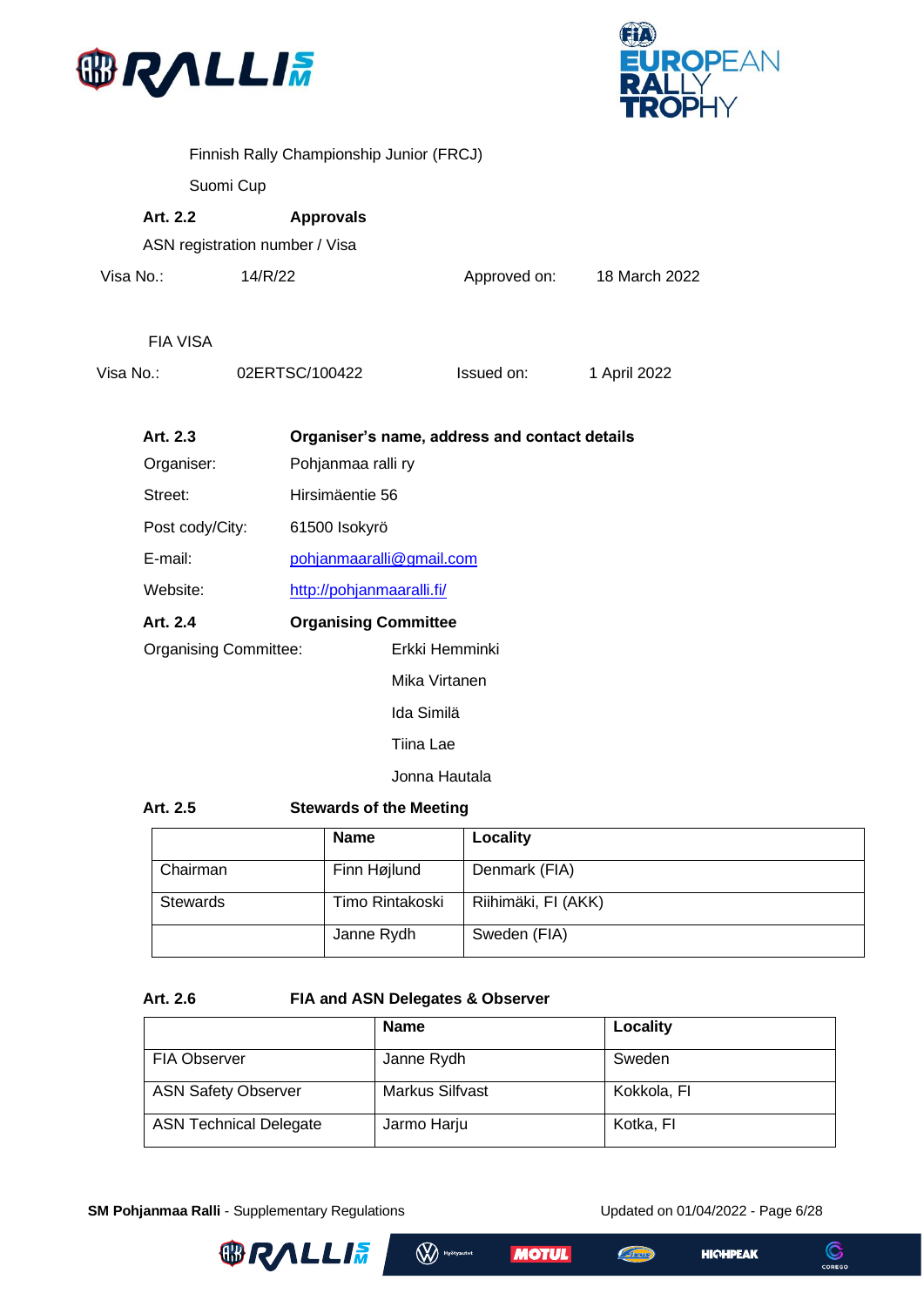



| ASN Chief Scrutineer for | Harri Laine | Hyvinkää, FI |
|--------------------------|-------------|--------------|
| FRCJ                     |             |              |
|                          |             |              |

### <span id="page-6-0"></span>**Art. 2.7 Senior Officials**

|                               | <b>Name</b>           | Phone            | <b>Email</b>                                         |
|-------------------------------|-----------------------|------------------|------------------------------------------------------|
|                               |                       |                  |                                                      |
| <b>Clerk of the Course</b>    | Erkki Hemminki        | +358505287278    | erkki.hemminki@netikka.fi                            |
|                               | Mika Virtanen         | +358400865316    | mika.virtanen@netikka.fi                             |
|                               | Ida Similä (EN)       | +358404141758    | iitu.simila@gmail.com                                |
| Route Manager                 | Juha Hautala          | +358442527155    | juha.hautala@anvianet.fi                             |
| <b>Chief Safety Officer</b>   | Mikko Myllymäki       | +358407707437    | mikkojmyllymaki@gmail.com                            |
| Secretary of the Rally        | <b>Tiina Lae</b>      | +358505002989    | pohjanmaaralli@gmail.com                             |
|                               | Jonna Hautala (EN)    | +358440490481    |                                                      |
| <b>Safety Officers</b>        | Teemu Mäkinen         | +358400523030    | teemu.makinen986@gmail.com                           |
|                               | Asko Syrjälä          | +358505854764    | askosyrjala@netikka.fi                               |
| <b>Chief Medical Officer</b>  | Juha Kukkonen         |                  | Can be contacted via other Rally Officials if needed |
|                               |                       |                  |                                                      |
|                               |                       |                  |                                                      |
| <b>Route Officers</b>         | Eetu Hellsten         | +358408698812    | eetu.hellsten@gmail.com                              |
|                               | Jussi-Pekka Tiilikka  | +358407388740    | jussi-                                               |
|                               |                       |                  | pekka.tiilikka@eltelnetworks.com                     |
| <b>Chief Communication</b>    | Petri Repo            | +358400484815    | petri.repo@netikka.fi                                |
| Officer                       |                       |                  |                                                      |
| <b>Chief Information</b>      | <b>Antti Lahtinen</b> | +358408612730    | pohjanmaaralli@gmail.com                             |
| Officer                       |                       |                  |                                                      |
| <b>Chief Press Officer</b>    | Roope Turigin         | +358400286034    | pohjanmaaralli@gmail.com                             |
| <b>Chief Scrutineer FRC</b>   | Riikka Raatikainen    | +358503598510    | rraatikainen@gmail.com                               |
|                               |                       | (Available only  |                                                      |
|                               |                       | in the evenings) |                                                      |
| <b>Chief Scrutineer FRCJ</b>  | <b>Timo Pukkila</b>   | +358405516921    | timo.pukkila@netikka.fi                              |
| <b>Chief Timekeeper</b>       | Markus Mäki-          | +358405582136    | markus.maki-kulmala@ajaksi.fi                        |
|                               | Kulmala               |                  |                                                      |
| <b>Competitors' Relations</b> | <b>Timo Ratus</b>     | +358400565294    | timo.ratus@gmail.com                                 |
| Officer                       |                       |                  |                                                      |
| <b>Environmental Officer</b>  | Tuomo Ahopelto        | +358505632904    | tahopelto@gmail.com                                  |

**W** Hyötyautot

**MOTUL** 

 $\sqrt{p_{\rm xdd}}$ 

**SM Pohjanmaa Ralli** - Supplementary Regulations Updated on 01/04/2022 - Page 7/28

**ORALLIA** 

**HIGHPEAK** 

 $\mathbb{C}$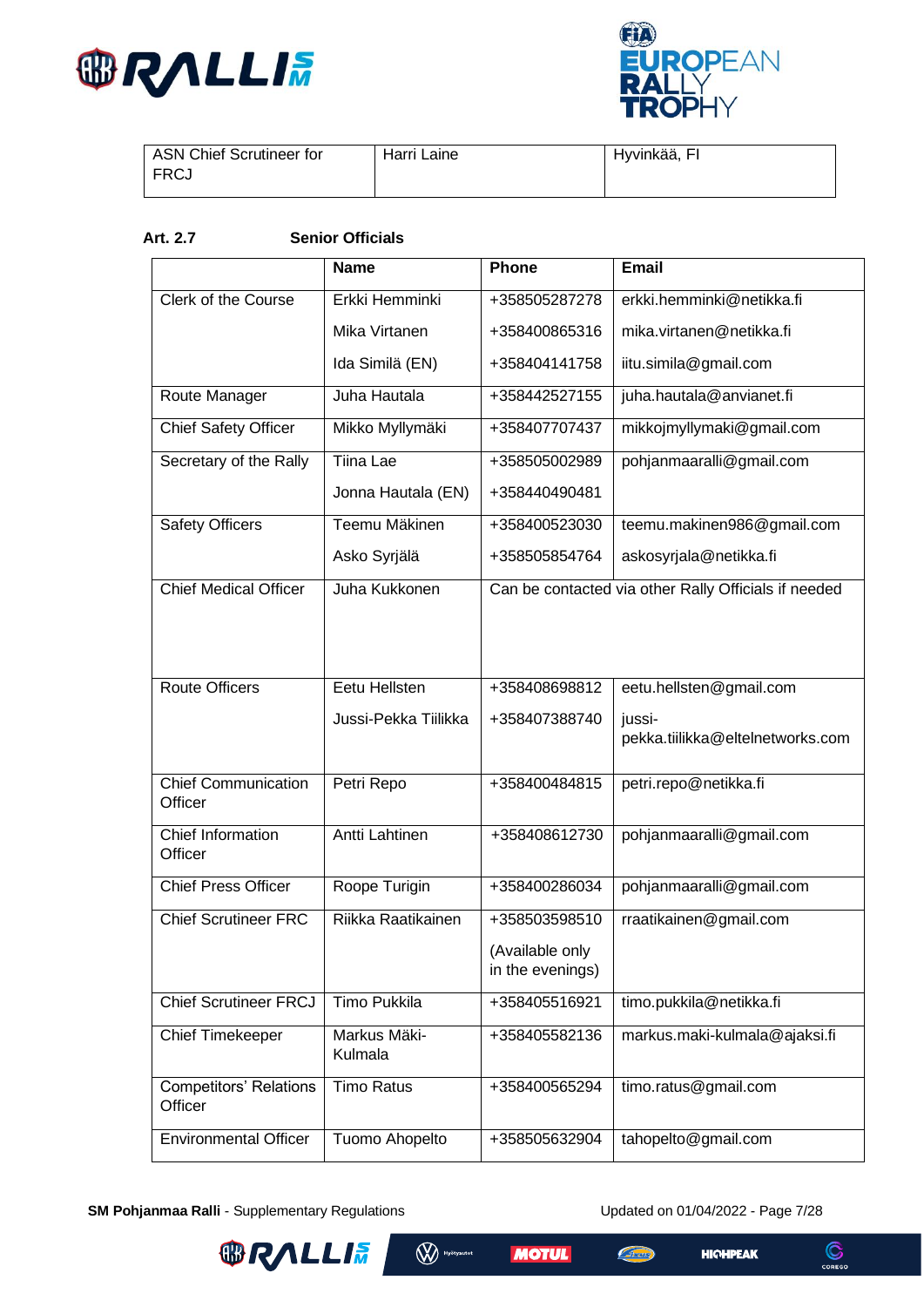



Competitors' Relations Officer can be contacted by phone and email during the event.

#### <span id="page-7-0"></span>**Art. 2.8 Location of Rally HQ and contact details**

Virtual Official Notice Board is available at Sportity application and can also be accessed via [www.pohjanmaaralli.fi.](http://www.pohjanmaaralli.fi/) Password for the Sportity channel is: ERTSMPOHJ

| <b>RALLY OFFICE</b> |                                     | <b>MEDIA CENTER</b> |                                  |
|---------------------|-------------------------------------|---------------------|----------------------------------|
| Location            | Rengastien Autohuolto               | Location            | Rengastien Autohuolto            |
| Address             | Rengastie 21, 60120 Seinäjoki       | Address             | Rengastie 21, 60120 Seinäjoki    |
| Phone               | +358505002989<br>+358440490481 (EN) | Phone               | +358400286034                    |
| Email               | pohjanmaaralli@gmail.com            | Email               | pohjanmaaralli@gmail.com         |
| Contact<br>person   | Tiina Lae<br>Jonna Hautala (EN)     | Contact<br>person   | Roope Turigin                    |
| Opening<br>hours    | $16.6.2022$ at $10:00 - 20:00$      | Opening<br>hours    | 17.-18.6.2022 at $10:00 - 01:00$ |
|                     | 17-18.6.2022 at 07:00 - 01:00       |                     | 18.6.2022 at 08:45 - 22:00       |
|                     | $18.6.2022$ at $08.45 - 22.00$      |                     |                                  |

## <span id="page-7-1"></span>**Art. 3 Programme in chronological order and locations**

| 22.4.2022                | Publication of Supplementary Regulations, opening date for entries and<br>restrictions for reconnaissance begins                                                                                                                                                                                                                    |
|--------------------------|-------------------------------------------------------------------------------------------------------------------------------------------------------------------------------------------------------------------------------------------------------------------------------------------------------------------------------------|
| 27.5.2022                | Publication of Rally Guide at KITI portal and at the website<br>www.pohjanmaaralli.fi. Also the route map and road book are published for the<br>competitors.                                                                                                                                                                       |
| 3.6.2022<br>at $23:59$   | Closing time for entries                                                                                                                                                                                                                                                                                                            |
| 6.6.2022                 | Entry List is published at KITI portal and at the website www.pohjanmaaralli.fi                                                                                                                                                                                                                                                     |
| 9.6.2022<br>at 23:59     | Detailed written request on special requests for the service park and shared<br>service areas should be sent to the organizer at the latest.                                                                                                                                                                                        |
| 10.6.2022<br>at 22:00    | The forms available at www.pohjanmaaralli.fi (contact details during the<br>competition and information for the commentator) must be returned at the<br>latest.                                                                                                                                                                     |
| 13.6.2022<br>at $22:00$  | Booking the time slot for Scrutineering closes at https://slotti.fi/booking/rallism/<br>(It is possible to book the time at the earliest on 10.6.2022 at 21:00)                                                                                                                                                                     |
| 15.6.2022<br>at 22:00    | The competitor must provide the requested documents for scrutineering via<br>email to rallismkatsastus@autourheilu.fi at the latest.                                                                                                                                                                                                |
| 16.6.2022<br>10:00-20:00 | Rally Office open at Rengastien Autohuolto, Rengastie 21, 60120 Seinäjoki<br>Administrative check, Collection of Reconnaissance materials for Classes 1-<br>12 and 18-26 (it is enough if only one driver from the crew collects the<br>materials). The GPS tracking device will be given at the same time with other<br>materials. |

**SM Pohjanmaa Ralli** - Supplementary Regulations Updated on 01/04/2022 - Page 8/28

**HIGHPEAK** 



**MOTUL**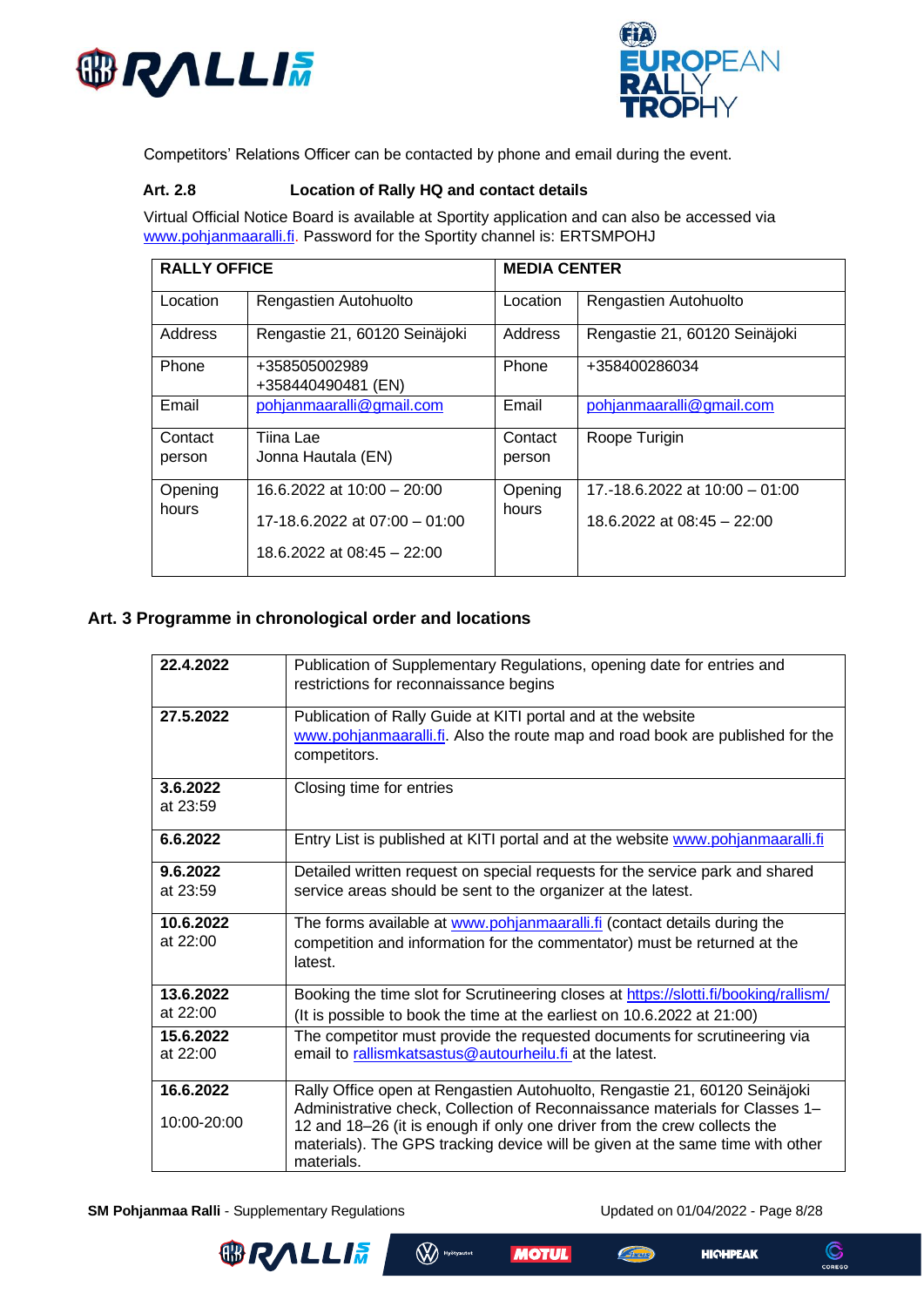



| 10:00-21:00   | Reconnaissance Day 1 for Classes 1-12 and 18-26                                                                                                                                                                                                                      |
|---------------|----------------------------------------------------------------------------------------------------------------------------------------------------------------------------------------------------------------------------------------------------------------------|
| 17.6.2022     |                                                                                                                                                                                                                                                                      |
| at 07:00      | Rally Office opens at Rengastien Autohuolto, Rengastie 21, 60120 Seinäjoki                                                                                                                                                                                           |
| at 07:00      | Administrative check, Collection of Reconnaissance materials (it is enough is<br>one driver from the crew collects the materials) for Classes 1-12 and 18-26 in<br>the Rally Office. The GPS tracking device will be given at the same time with<br>other materials. |
| 07:00-18:00   | Reconnaissance Day 2 for Classes 1-12 and 18-26                                                                                                                                                                                                                      |
| at 08:30      | Collection of materials for Classes 13-17 and 27-31 starts in the Rally Office.<br>The GPS tracking device will be given at the same time with other materials.                                                                                                      |
| at 10:00      | Media Center opens at Rengastien Autohuolto, Rengastie 21, 60120 Seinäjoki                                                                                                                                                                                           |
| 9:00-17:30    | Rally Car Safety Scrutineering at Rengastien Autohuolto, Rengastie 21, 60120<br>Seinäjoki                                                                                                                                                                            |
| 17:30         | Tyre bar code form must be returned to rallismkatsastus@autourheilu.fi until<br>the end of the scrutineering                                                                                                                                                         |
| at 18:01      | Publication of Start list for Leg 1 at the Virtual Official Notice Board at<br>www.pohjanmaarelli.fi.                                                                                                                                                                |
| from 18:01    | The competitors must collect the timing transponder from the Rally Office at<br>the earliest one hour before their own start time                                                                                                                                    |
| at 19:01      | Start Leg 1 at Seinäjoen keskustori, Kalevankatu 7, 60100 Seinäjoki                                                                                                                                                                                                  |
| approx. 21:46 | Service A 10+45 min (liaison included in the service time)                                                                                                                                                                                                           |
| approx. 22:41 | Overnight Parc Fermé at Seinäjoen ravikeskus, Ravitie 9, 60120 Seinäjoki                                                                                                                                                                                             |
| 18.6.2022     |                                                                                                                                                                                                                                                                      |
| approx. 01:00 | Rally Office and Media Center close                                                                                                                                                                                                                                  |
| at 08:00      | Scrutineering for cars of the retired competitors, who will restart for Leg 2, in<br>the Parc Fermé                                                                                                                                                                  |
| at 08:45      | Rally Office opens Rengastien Autohuolto, Rengastie 21, 60120 Seinäjoki                                                                                                                                                                                              |
| at 08:45      | Media Center opens at Rengastien Autohuolto, Rengastie 21, 60120 Seinäjoki                                                                                                                                                                                           |
| at 09:00      | Publication of Start list for Leg 2 at the Virtual Official Notice Board at<br>www.pohjanmaaralli.fi.                                                                                                                                                                |
| at 10:01      | Start Leg 2 at Parc Fermé, Seinäjoen ravikeskus, Ravitie 9, 60120 Seinäjoki                                                                                                                                                                                          |
| approx. 10:06 | Service B 20 min (liaison is included in the service time)                                                                                                                                                                                                           |
| approx. 12:56 | Regrouping 16 min and Service C 60 min                                                                                                                                                                                                                               |
| approx. 15:35 | Regrouping 34 min                                                                                                                                                                                                                                                    |
| approx. 18:39 | Service D 15 min (service is included in the liaison time)                                                                                                                                                                                                           |
| approx. 19:04 | Rally Finish at Seinäjoen keskustori, Kalevankatu 7, 60100 Seinäjoki                                                                                                                                                                                                 |

**W** Hyötyautot

**MOTUL** 

**Chan** 

**SM Pohjanmaa Ralli** - Supplementary Regulations Updated on 01/04/2022 - Page 9/28

**BRALLIA** 

**HIGHPEAK** 

 $\bigodot$ <br>COREGO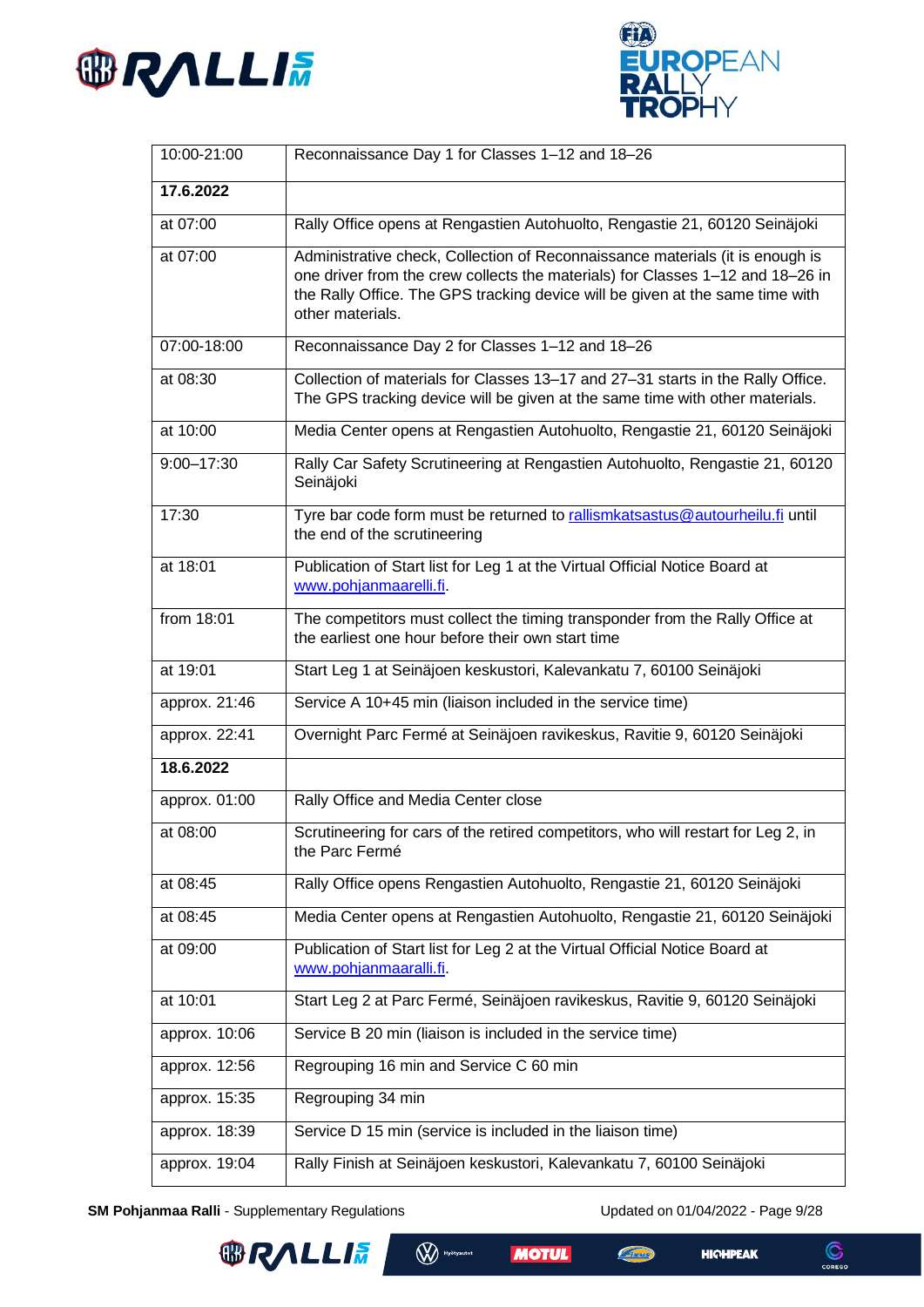



| Starting approx.<br>from $19:15$ | Publication of Provisional Classification class by class                                                          |
|----------------------------------|-------------------------------------------------------------------------------------------------------------------|
| approx. 19:20                    | Prize-giving (based on the Provisional Classification) at Seinäjoen keskustori,<br>Kalevankatu 7, 60100 Seinäjoki |
| approx. 19:35                    | Final Checks / Parc Fermé (Parc Fermé released by the Stewards)                                                   |
|                                  | <b>Publication of the Results</b>                                                                                 |
| approx. 22:00                    | Rally Office and Media Center close                                                                               |

#### <span id="page-9-1"></span><span id="page-9-0"></span>**Art. 4 Entries**

#### **Art. 4.1 Closing date for entries**

The entries close on 3.6.2022 at 23:59.

#### <span id="page-9-2"></span>**Art. 4.2 Entry procedure**

Everyone who wants to participate in SM Pohjanmaa Ralli needs to register via KITI portal. Foreign competitors register via entry form which is available at [www.pohjanmaaralli.fi.](http://www.pohjanmaaralli.fi/) Competitors competing with other than AKK (Finnish ASN) license must provide copies of competitor license and both drivers' licenses with the entry form. The entry form and copies of licenses need to be returned before the entries close (see SR Art. 4.1) at the website [www.pohjanmaaralli.fi](http://www.pohjanmaaralli.fi/) via Google forms.

#### **Use of competitor's information by the organizer:**

When registering to the competition, the competitor agrees with processing of the given personal data provided by the organizer and publication of the specified (name, club etc.) information in the entry list, results etc. communication of the competition.

The Rally is part of the FIA Scandinavian Rally Trophy, Nordic Rally Championship (NRC) and Finnish Rally Championship (FRC). The Rally is also NEAFP classified and thus open also for ASN license holders from other countries.

#### <span id="page-9-4"></span><span id="page-9-3"></span>**Art. 4.3 Number of competitors accepted and vehicle classes Art. 4.3.1 Number of competitors accepted**

By the order of entries, 240 first crews who did the registration according to the rules are accepted for the Rally. Possible elimination is performed from other classes than ERT, NRC, FRC, FRCJ and Suomi Cup.

In case there are less than three (3) entries for the classes 18–31, the classes can be combined with another class.

| Class 1: ERT RC2        | - FIA Rally2/R5<br>- Rally 2 Kit<br>- NR4 over 2000 cc | FIA Rally 2/R5 and S2000 cars<br>entered in this class will also<br>compete in class 6 SM1 as per<br>FRC regulations. |
|-------------------------|--------------------------------------------------------|-----------------------------------------------------------------------------------------------------------------------|
|                         | $-S2000$                                               | Rally 2 Kit cars entered in this<br>class will also compete in class<br>7 SM2 as per FRC regulations.                 |
| <b>Class 2: ERT RGT</b> | - RGT                                                  |                                                                                                                       |

#### <span id="page-9-5"></span>**Art. 4.3.2 Eligible cars in ERT**

**SM Pohjanmaa Ralli** - Supplementary Regulations Updated on 01/04/2022 - Page 10/28

**HIGHPEAK** 





(W) Hyötyautot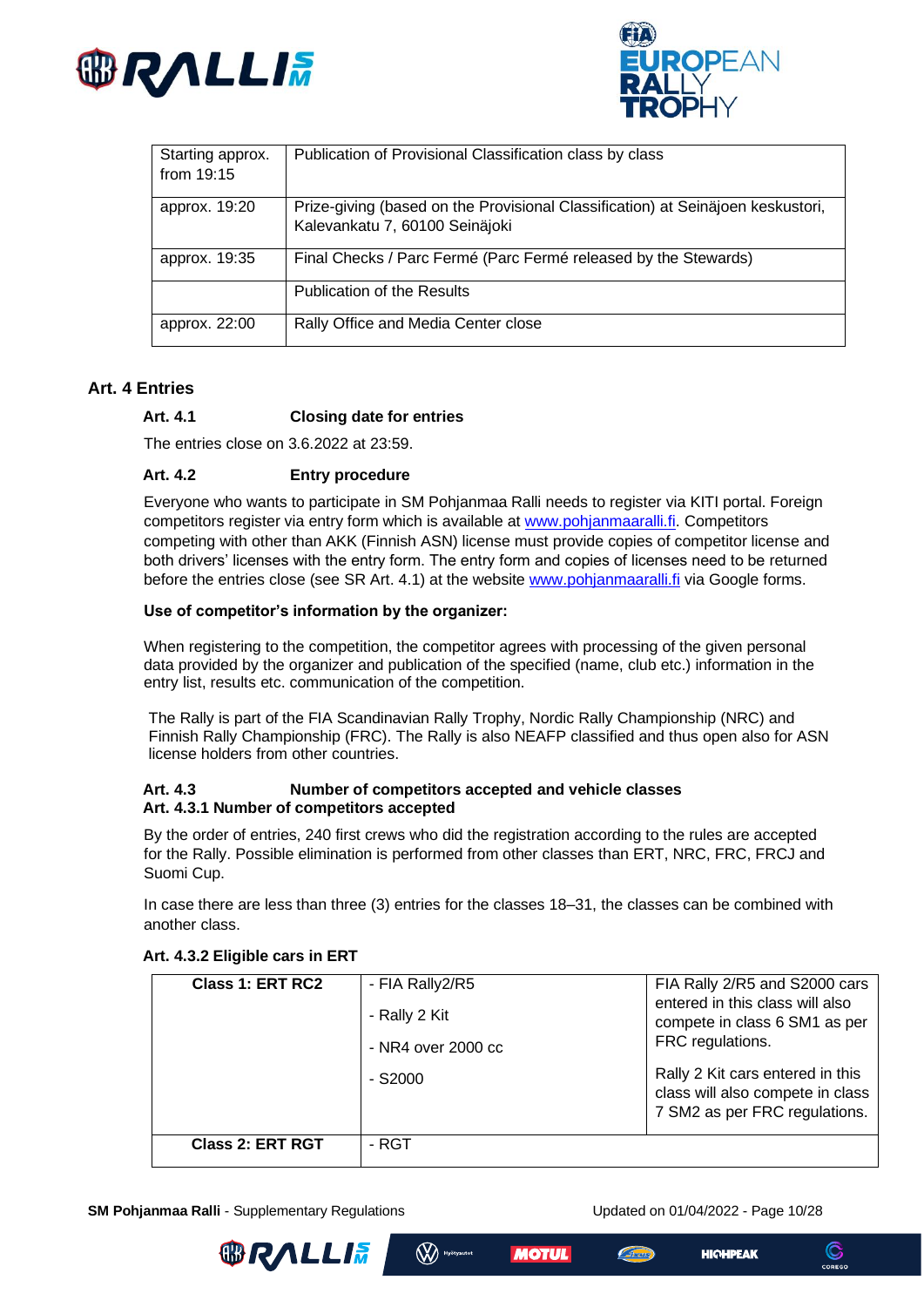



| <b>Class 3: ERT RC3</b> | - FIA Rally 3                                       | Cars entered in this class will<br>also compete for<br>championship points in Finnish<br>championship class SM3 as<br>per FRC regulations. |
|-------------------------|-----------------------------------------------------|--------------------------------------------------------------------------------------------------------------------------------------------|
| Class 4: ERT RC4        | - FIA Rally 4/R2<br>- R3<br>- Group A up to 2000 cc | FIA Rally 4/R2 cars entered in<br>this class will also compete in<br>class 8 SM4 as per FRC<br>regulations.                                |
| <b>Class 5: ERT RC5</b> | - FIA Rally 5/R1                                    | FIA Rally 5/R1 cars entered in<br>this class will also compete in<br>class 8 SM4 as per FRC<br>regulations.                                |

See also FIA RRSR Art. 12.2 additional provisions.

Only above listed cars are eligible to score points in the FIA European Rally Trophy.

#### <span id="page-10-0"></span>**Art. 4.3.3 Eligible national cars**

| Finnish Championship classes, General |                                                                                                                                                                                                                          |  |  |
|---------------------------------------|--------------------------------------------------------------------------------------------------------------------------------------------------------------------------------------------------------------------------|--|--|
| Class 6: SM1 Rally 2                  | - FIN R 4WD (incl. A, Super 2000 (with older homologations) and WRC-<br>2002 and older cars)                                                                                                                             |  |  |
| <b>Class 7: SM2 Tuotanto</b><br>4WD   | - N (2022 and older international homologations)<br>- FIN N 4WD (incl. N and R4 cars (VR4) with national exemptions and<br>older homologations)<br>- FIN N5 (RFEA homologations and changes specified by Finnish<br>ASN) |  |  |
|                                       | - N-Lite (Finnish ASN, App J)                                                                                                                                                                                            |  |  |
| Class 8: SM4 Rally 4                  | - R1 and R2 with old international homologations                                                                                                                                                                         |  |  |
| <b>Class 9: SM5 V1600</b>             | -V1600 (Finnish ASN, App J, Art. IX)                                                                                                                                                                                     |  |  |
| Suomi-Cup, General and Juniors        |                                                                                                                                                                                                                          |  |  |
| Class 10: SC1 R-lite                  | - FIN R 4WD, (incl. A, Super 2000 (with older homologations) and WRC-<br>2002 and older cars)                                                                                                                            |  |  |
|                                       | - R-lite                                                                                                                                                                                                                 |  |  |
| Class 11: SC2 Group F                 | - Group F up to 2550 cc                                                                                                                                                                                                  |  |  |
|                                       | - Group Pro F up to 3050 cc                                                                                                                                                                                              |  |  |
|                                       | General                                                                                                                                                                                                                  |  |  |
| Class 12                              | - FIA Rally 1<br>Manufacturers can apply for<br>permission to use WRC or                                                                                                                                                 |  |  |

**SM Pohjanmaa Ralli** - Supplementary Regulations Updated on 01/04/2022 - Page 11/28





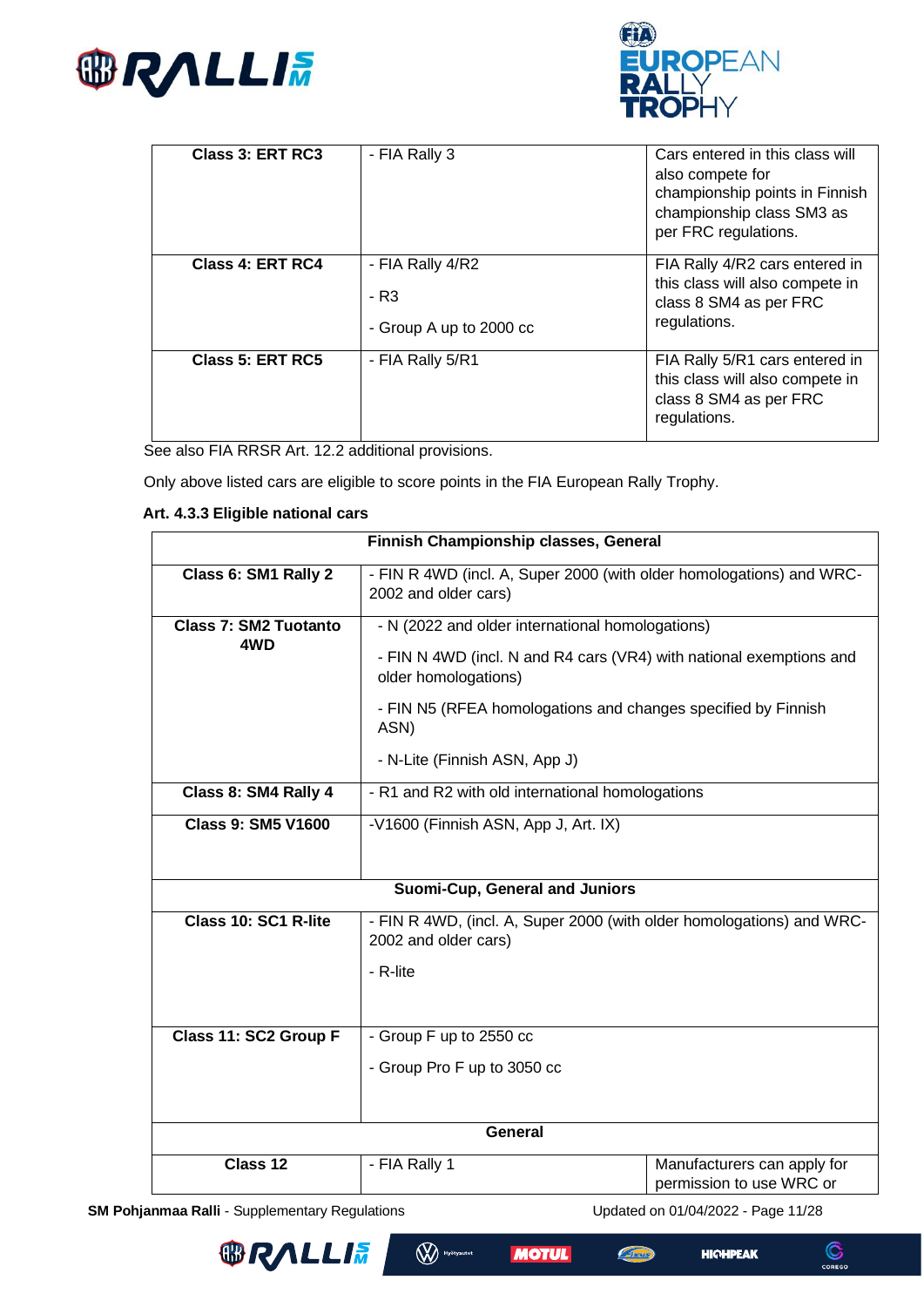



|                           | - WRC 2011 and newer                                                  | other cars with ongoing FIA                                    |  |  |
|---------------------------|-----------------------------------------------------------------------|----------------------------------------------------------------|--|--|
|                           |                                                                       | homologation process. Finnish<br>ASN can allow cars to         |  |  |
|                           |                                                                       | participate in the class based                                 |  |  |
|                           |                                                                       | on the application. The<br>application needs to be sent to     |  |  |
|                           |                                                                       | Finnish ASN at least two (2)                                   |  |  |
|                           |                                                                       | weeks before the entries close.                                |  |  |
|                           |                                                                       | Also, drivers with FIA P1 (from                                |  |  |
|                           |                                                                       | previous 2 seasons) can<br>participate in this class           |  |  |
|                           |                                                                       | regardless of the class of the                                 |  |  |
|                           |                                                                       | car. The participation needs to<br>be approved by Finnish ASN. |  |  |
|                           | Finnish Rally Championship Junior (Reconnaissance not allowed)        |                                                                |  |  |
| Class 13: RSJM 1          | $- V1600$                                                             |                                                                |  |  |
|                           |                                                                       |                                                                |  |  |
| Class 14: RSJM 2          |                                                                       |                                                                |  |  |
|                           | - Group F and Pro F up to 1400 cc                                     |                                                                |  |  |
|                           | - FIA Rally 5/R1 up to 1600 cc                                        |                                                                |  |  |
| Class 15: RSJM 3          | - FIA Rally 4/R2 up to 1600 cc (also old international homologations) |                                                                |  |  |
|                           | - Group F up to 1850 cc                                               |                                                                |  |  |
|                           | - Group Pro F up to 1650 cc                                           |                                                                |  |  |
| Class 16: RSJM 4          | - Group F over 1850 cc                                                |                                                                |  |  |
|                           | - Group Pro F over 1650 cc                                            |                                                                |  |  |
|                           | - FIA R3 ja R3T                                                       |                                                                |  |  |
| <b>Class 17: Young SM</b> | $- V1600$                                                             |                                                                |  |  |
|                           | <b>ADDITIONAL CLASSES</b>                                             |                                                                |  |  |
|                           | <b>General and Juniors (Reconnaissance allowed)</b>                   |                                                                |  |  |
| Class 18                  | - 2WD cars with national approval to                                  | *Car's national (ASN)                                          |  |  |
|                           | Rally by a FIA ASN*                                                   | regulations and other<br>documentation must be                 |  |  |
|                           |                                                                       | provided to the organizer in                                   |  |  |
|                           |                                                                       | English before closing of<br>entries.                          |  |  |
|                           |                                                                       | Intended for cars, which do not                                |  |  |
|                           |                                                                       | have Finnish homologation,                                     |  |  |
|                           | but the car has national ASN                                          |                                                                |  |  |
|                           |                                                                       | homologation in other country                                  |  |  |
| Class 19                  | - 4WD cars with national approval to<br>Rally by a FIA ASN*           | *Car's national (ASN)<br>regulations and other                 |  |  |
|                           |                                                                       | documentation must be                                          |  |  |
|                           |                                                                       | provided to the organizer in                                   |  |  |

**SM Pohjanmaa Ralli** - Supplementary Regulations Updated on 01/04/2022 - Page 12/28

**ORALLIE** 

**W** Hyötyautot

**MOTUL** 

**HIGHPEAK** 

**Chan** 

 $\mathbb{C}$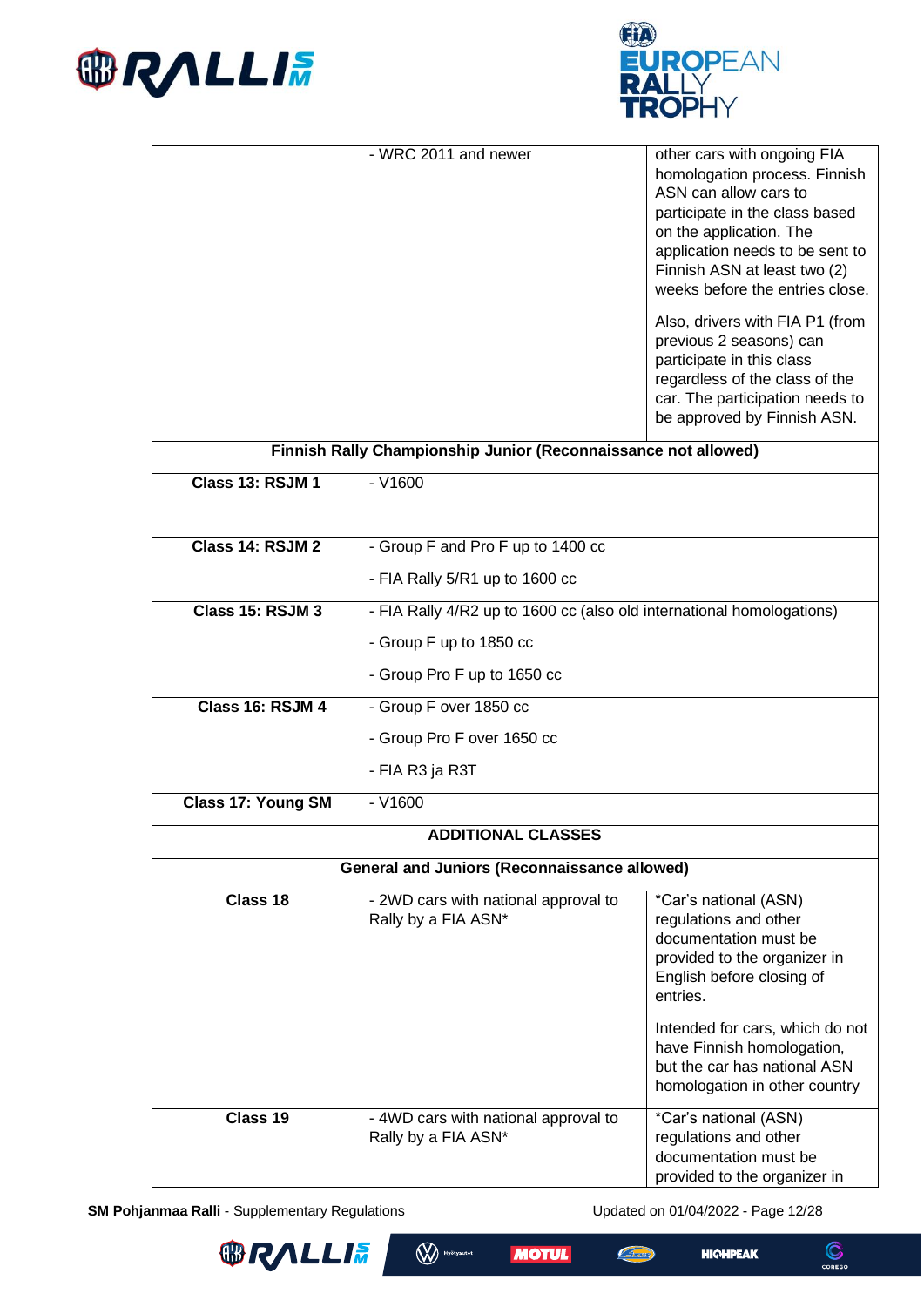



|                                                           | English before closing of<br>entries.                                                                                          |  |  |  |
|-----------------------------------------------------------|--------------------------------------------------------------------------------------------------------------------------------|--|--|--|
|                                                           | Intended for cars, which do not<br>have Finnish homologation,<br>but the car has national ASN<br>homologation in other country |  |  |  |
|                                                           | Seniors, General and Juniors (Reconnaissance allowed)                                                                          |  |  |  |
| Class 20                                                  | - R-Lite                                                                                                                       |  |  |  |
| Class 21                                                  | - Historic all age periods 4WD (FIA HTP required)                                                                              |  |  |  |
| Class 22                                                  | - Historic all age periods 2WD (FIA HTP required)                                                                              |  |  |  |
| Class 23                                                  | - Historic all age periods 2WD and 4WD (National Historic Passport<br>required as per NRC regulations)                         |  |  |  |
| Class 24                                                  | - 2WD (all cars homologated according<br>up to 1600 cm3<br>to Finnish ASN Rally regulations Art<br>16)                         |  |  |  |
| Class <sub>25</sub>                                       | - 2WD (all cars homologated according<br>over 1600 cm3<br>to Finnish ASN Rally regulations Art<br>16)                          |  |  |  |
| Class 26                                                  | - 4WD (all cars homologated according to Finnish ASN Rally regulations<br>Art 16)                                              |  |  |  |
| Seniors, General and Juniors (Reconnaissance not allowed) |                                                                                                                                |  |  |  |
| Class 27                                                  | - Historic all age periods 4WD                                                                                                 |  |  |  |
| Class 28                                                  | - Historic all age periods 2WD                                                                                                 |  |  |  |
| Class 29                                                  | - 2WD (all cars homologated according<br>up to 1600 cm3<br>to Finnish ASN Rally regulations Art<br>16)                         |  |  |  |
| Class 30                                                  | over 1600 cm3<br>- 2WD (all cars homologated according<br>to Finnish ASN Rally regulations Art<br>16)                          |  |  |  |
| Class 31                                                  | - 4WD (all cars homologated according to Finnish ASN Rally regulations<br>Art 16)                                              |  |  |  |

Competitors in classes SM1-SM5 who fulfill the specifications in the Art 3.1. of the sporting regulations of the Finnish Rally Championship are eligible for the Finnish Championship points.

#### <span id="page-12-0"></span>**Art. 4.3.4 Nordic Rally Championship**

Drivers entered into the classes above, will also compete for NRC points. The points will be given as per the following classes mentioned in the NRC regulations:

Class 1: 4WD Cars with valid International FIA Homologation (RC2, RC3) (Classes 1 and 3)

**W** Hyötyautot

Class 2: 2WD Cars with valid International FIA Homologation (RC4, RC5, RGT) (Classes 2, 4 and 5)

**SM Pohjanmaa Ralli** - Supplementary Regulations Updated on 01/04/2022 - Page 13/28

**HIOHPEAK** 





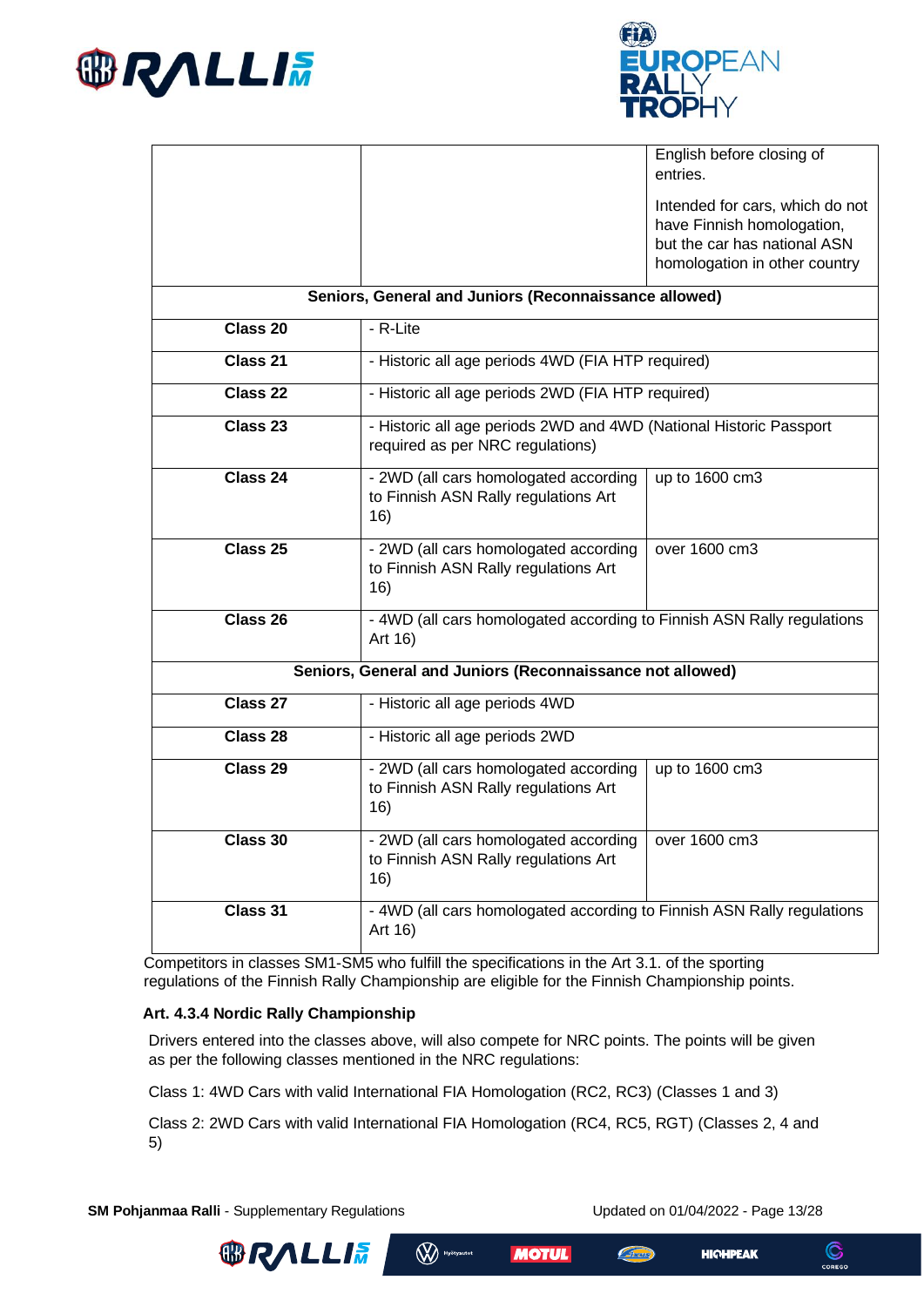



Class 3: 4WD Cars conforming to any National ASN regulations (Denmark, Norway, Sweden, Finland, Iceland), including WRC cars homologated before 31.12.2016 (Classes 6, 7, 10 and 19)

Class 4: 2WD Cars conforming to any National ASN regulations (Denmark, Norway, Sweden, Finland, Iceland) (Classes 9, 11 and 18)

Class 5: Historic cars (2WD and 4WD, all periods), with FIA Historic Technical Passport (HTP) or National Historic Technical Passport granted by Following ASN´s: Denmark, Norway, Sweden, Finland, Iceland (Classes 21-23)

|                    | <b>Registered for Finnish</b> | Not registered for   | Competing with other |
|--------------------|-------------------------------|----------------------|----------------------|
|                    | Championship                  | Finnish Championship | than Finnish ASN     |
|                    |                               |                      | license              |
| Classes 1-9        | 750€                          | 900 €                | 800€                 |
| Classes 10-11      |                               | 600€                 | 550€                 |
| Class 12           |                               | 600€                 | 550€                 |
| <b>Class 13-17</b> |                               | 360€                 | 330€                 |
| Classes 18-19      |                               | 600€                 | 570€                 |
| Classes 20-26      |                               | 360€                 | 330€                 |
| Classes 27-31      |                               | 320€                 | 300€                 |

#### <span id="page-13-0"></span>**Art. 4.4 Entry fees**

Prices incl. fee for tracking device

#### <span id="page-13-1"></span>**Art. 4.5 Payment**

Registration and entry fee should arrive to the organizer no later than 3.6.2022 at 23:59.

The entry fee must be paid by bank transfer to the bank account of Pohjanmaa Ralli ry:

#### **Pohjanmaa Ralli ry**

#### **IBAN FI16 4108 0011 7753 12**

#### **SWIFT ITELFIHH**

#### **Reference number should be the license number of the 1st driver**.

#### <span id="page-13-2"></span>**Art. 4.6 Entry fee refunds**

Entry fees will be refunded in full to candidates whose entry has not been accepted in case the competitor cancels their participation before the closing date for entries or in case the rally is not taking place.

In case the competitor cancels their participation by 13.6.2022 at 22:00, the entry fee fill be returned but 50 € administrative fee will be reserved.

Cancelling the participation should always be done via email to [pohjanmaaralli@gmail.com.](mailto:pohjanmaaralli@gmail.com)

(W) Hyötyautot

#### <span id="page-13-3"></span>**Art. 5 Insurance Cover**

The competitor is responsible for insuring the car with an insurance towards third parties which is also valid on Special Stages.

**SM Pohjanmaa Ralli** - Supplementary Regulations Updated on 01/04/2022 - Page 14/28







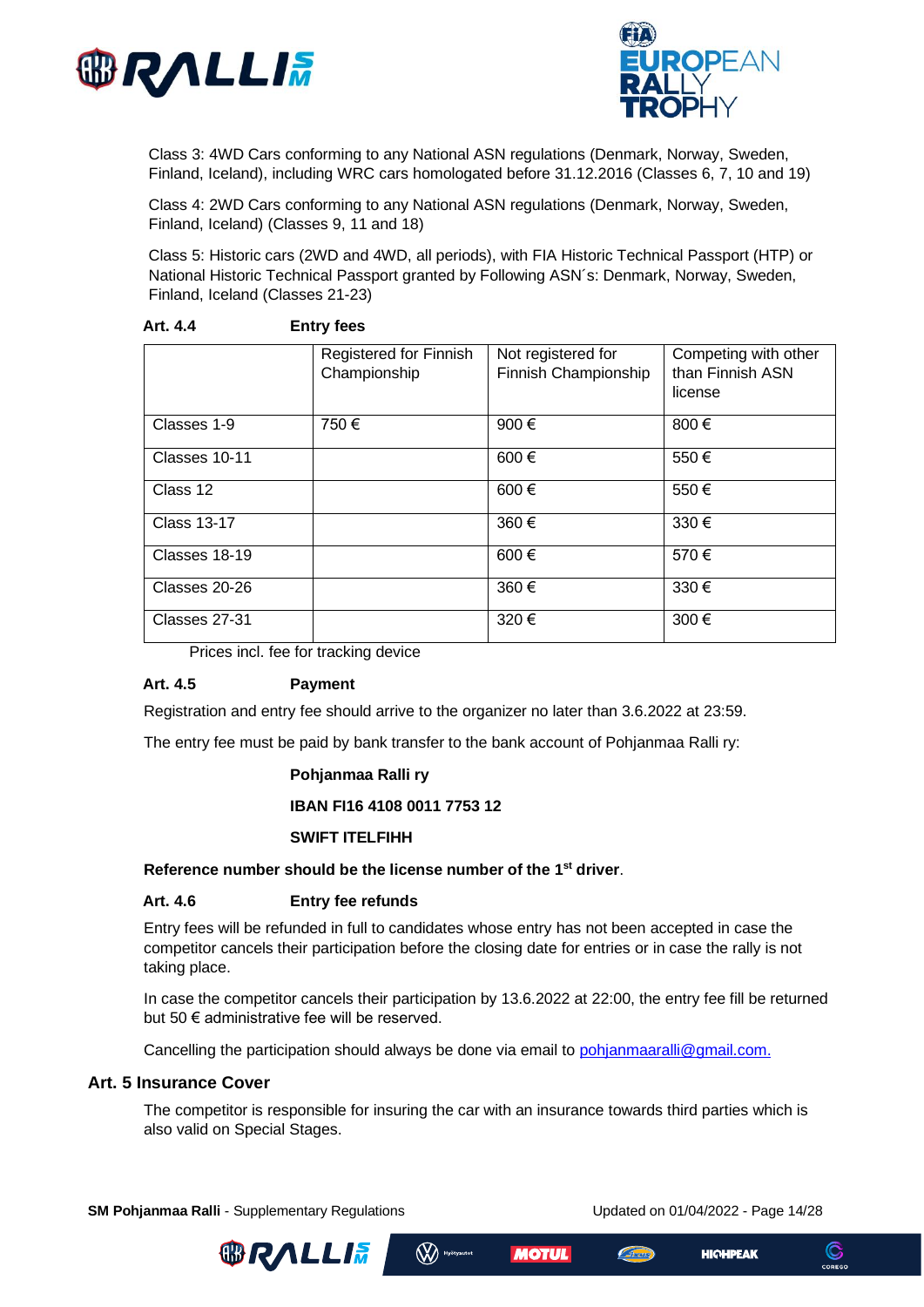



## <span id="page-14-0"></span>**Art. 6 Advertising and Identification**

See Appendix 4 of these SR "Decals and positioning of supplementary advertising".

#### <span id="page-14-1"></span>**Art. 6.1 Obligatory organiser's advertising**

The Championship and rally organizers reserve the following positions of the car for competition numbers and advertisings:

At the top edge of the front doors, panels measuring 67 cm wide by 17 cm high are reserved for the competition numbers and organizer's advertisements: **Rengastien Autotarvike Oy** and **Sokos Hotels Lakeus / Vaakuna - Seinäjoki**

Below the competition number, panels measuring 67 cm wide by 6 cm high are reserved for the Championship organizer's advertisements.

At the bottom center of the rear window, a 30 cm wide by 10 cm high panel for advertising and area of 15 cm x 15 cm for competition number at the upper part of the rear window.

At the front plate, a 43 cm wide by 25 cm high rectangle for competition number and advertising.

At the top of windscreen, a 15 cm high and the full width of the windscreen, area for the advertisement of the Finnish Rally Championship organizer. Required to carry by every competitor as per FRC Regulations.

A 10 cm high by 20 cm wide area on the dashboard of the car and within of the view of the on-board camera.

The organizer will provide the competition number and the advertisements, and they can be collected from the Rally Office with other materials. They must be affixed to the car in the stated positions prior to scrutineering.

It is the responsibility of the competitor, to make sure the numbers and advertisements are affixed and won't detach.

#### <span id="page-14-2"></span>**Art. 6.2 Optional organiser's advertising**

There is no optional advertising.

#### <span id="page-14-3"></span>**Art. 7 Tyres**

It is allowed to use 12 pieces of tyres in the Rally. The rule is applicable for all Classes. Marking and checking of the tyres will be done according to the Article 16.2 of the Finnish Rally Championship regulations.

Tyre bar code form should be returned only electronically to rallism kats as tuse autourheilu. If until the end of the scrutineering (at 17:30).

#### <span id="page-14-4"></span>**Art. 8 Fuel**

All type of fuel must follow Appendix J Art. 252.9. (RRSR Art. 62).

#### <span id="page-14-5"></span>**Art. 9 Reconnaissance of Special Stages**

If a competitor or their representative is met prior to their starting time on the roads used as Special Stages in Rally and marked yellow, grey or black or unmarked roads in the road map of Finland in the areas of Seinäjoki, Lapua, Kauhava or Kurikka, the competitor will be prohibited to participate in

(W) Hyötyautot

**SM Pohjanmaa Ralli** - Supplementary Regulations Updated on 01/04/2022 - Page 15/28



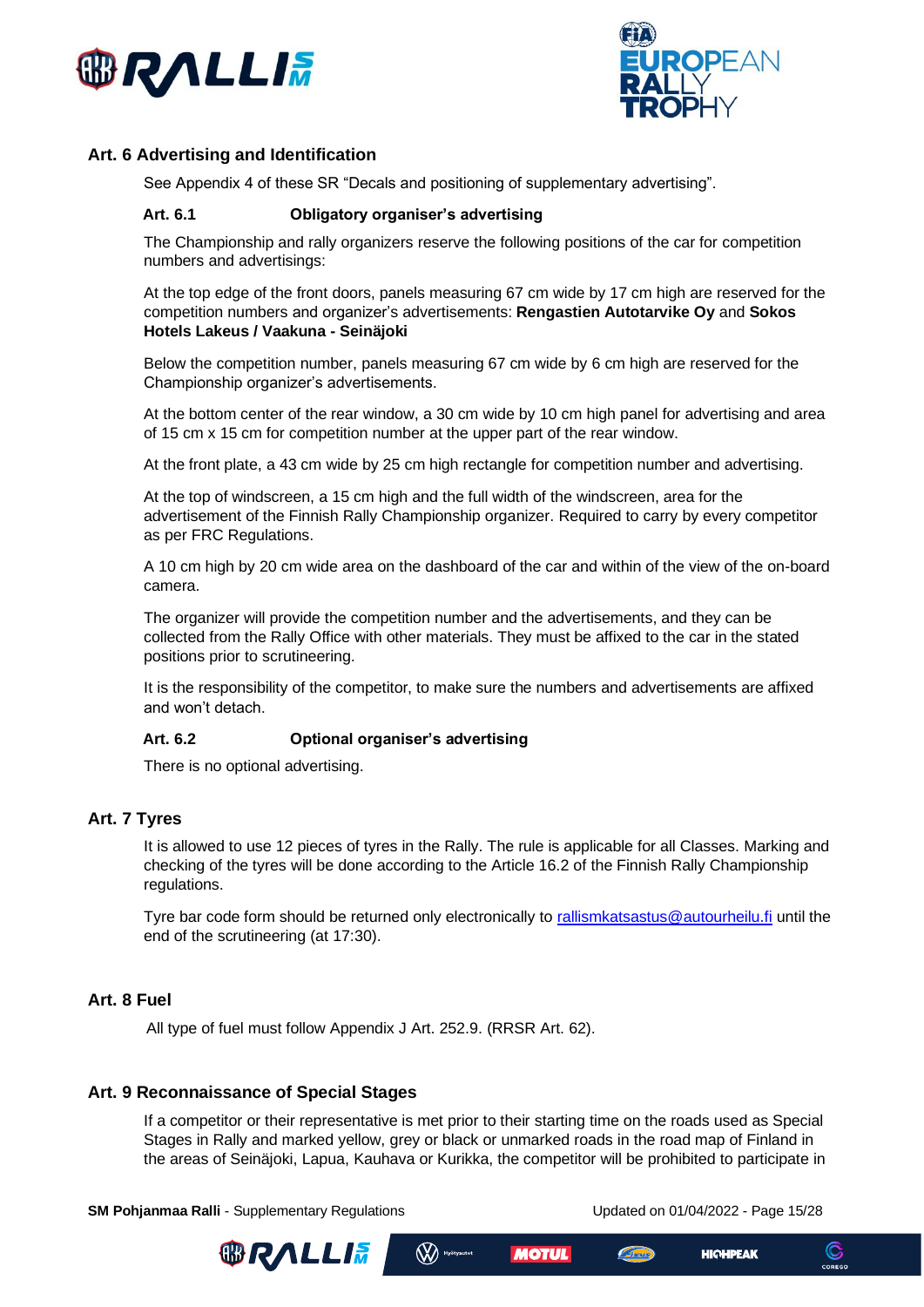



the Rally. Reconnaissance for classes 1–12 and 18–26 according to supplementary regulations Art. 9 is excluded from this.

The reconnaissance for classes 1–12 and 18–26 takes place over 2 days. Reconnaissance Day 1 is on Thursday 16.6. from 10:00 until 21:00. Reconnaissance Day 2 is on Friday 17.6. from 07:00 until 18:00.

#### <span id="page-15-0"></span>**Art. 9.1 Registration procedure**

Reconnaissance car's information must be registered in the contact details during the competition form. See SR Art. 10.

Two (2) identification numbers must be attached to the reconnaissance car at the top center of the windscreen and the right rear side window and kept visible for the whole duration of reconnaissance.

#### <span id="page-15-1"></span>**Art. 9.2 Specific regulations**

Speed limit of 80 km/h is valid on all Special Stages during the reconnaissance unless a lower speed is indicated by traffic signs or signs placed by the organizer. Driving during the reconnaissance must not endanger or disturb other traffic or people living close by. Crews will only be permitted to enter and leave special stages through the start and finish during the reconnaissance. Driving in the opposite direction of the rally is prohibited. The organizer will control speed as well as the manner of driving during reconnaissance. The police will also supervise on the route and may penalize traffic infringements according to the Finnish Traffic Law.

Competitors are obligated to follow stopping requests of the Rally Officials with the organizer's badges, or the penalty will be refusal to start.

The Clerk of the Course can impose the following sanctions for speeding during the reconnaissance measured with the speed control device by the police or the organizer:

A fine of 25  $\epsilon$  per km/h over the speed limit

**Reconnaissance for competitors in classes 13–17 and 27–31 is not allowed.** If a competitor in class 13–17 and 27–31 or their representative is found on the rally routes prior to their starting time, the competitor will be prohibited to participate in the Rally. This does not exclude possible extra sanctions given by ASN.

The Rally organizer reserves the right to inspect the rally cars for classes 13–17 and 27–31 and any personal accessories (including phones) and bags in the car anytime during the Rally to search for pace notes. Finding such materials leads to disqualification from the Rally.

#### <span id="page-15-2"></span>**Art. 9.3 Number of passages**

The maximum number of passages authorized for each crew on each special stage is two (2).

#### <span id="page-15-3"></span>**Art. 9.4 Collection of GPS tracking device**

GPS tracking devices will be handed out with the other competition material and must be used during the reconnaissance. **The competitor must have an USB connection in the reconnaissance car and keep the tracking device connected throughout the reconnaissance.** 

The organizer will control e.g. the number of passages with the tracking device.

(W) Hyötyautot

Competitor must **move the GPS tracking device into their rally car** after the reconnaissance and prior to their starting time for the Leg 1.

**SM Pohjanmaa Ralli** - Supplementary Regulations Updated on 01/04/2022 - Page 16/28





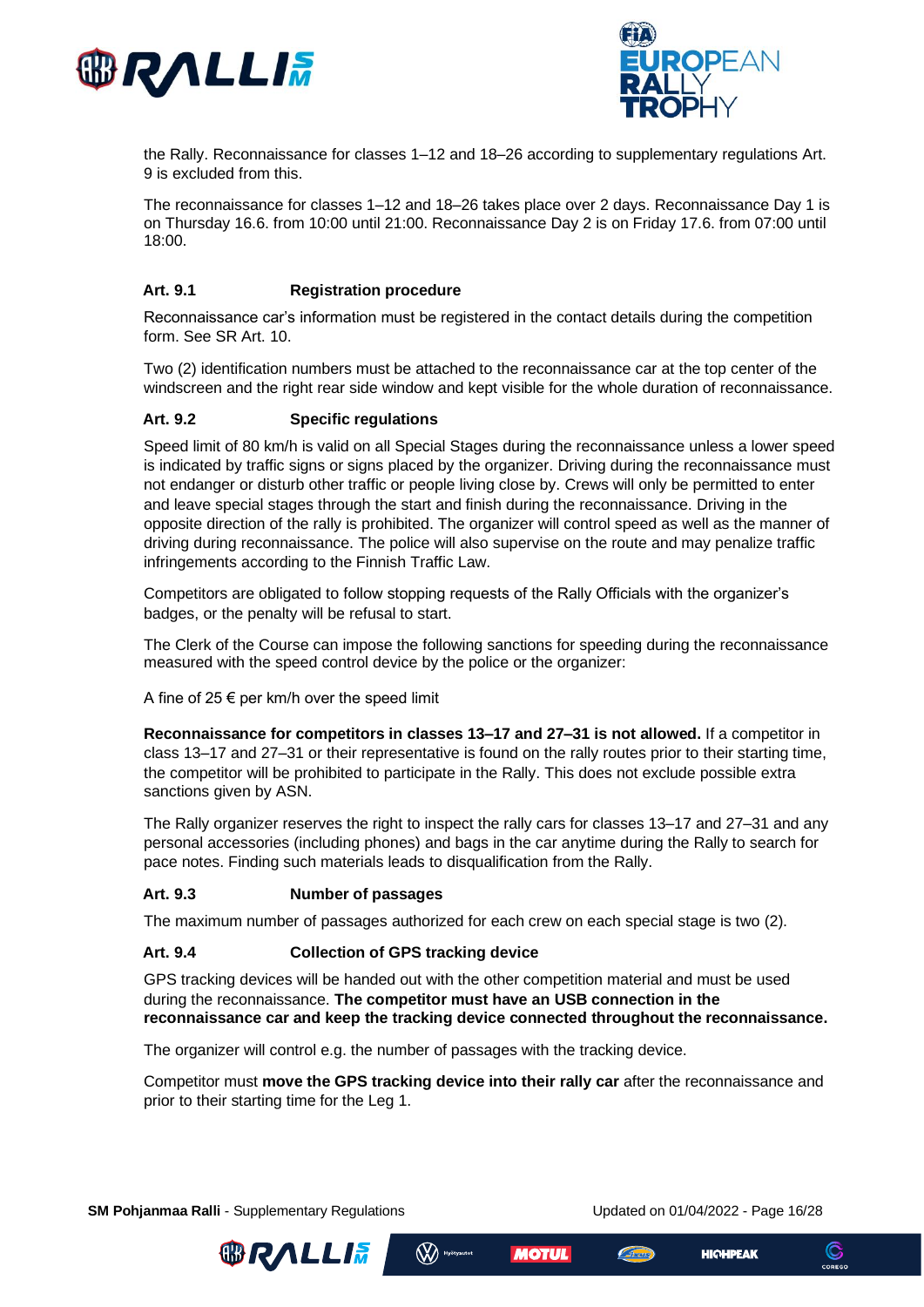



### <span id="page-16-0"></span>**Art. 10 Administrative checks**

The administrative check will be done electronically via the forms (contact details during the competition and information for the commentator) available at [www.pohjanmaaralli.fi.](http://www.pohjanmaaralli.fi/) **The forms must be returned at the latest on 10.6.2022 at 22:00.**

The organizer confirms the approval of the documents to the competitor.

The organizer can assist the foreign competitors with obtaining the transfer permit (license plates). Any need for the license plate shall be informed to the organizer by 15.6.2022 at the latest via email to [pohjanmaaralli@gmail.com](mailto:pohjanmaaralli@gmail.com).

In the administrative check, competitors in classes 1–12 and 18–26 receive a Road Book, where the route to be followed is described in detail, 2 pieces of route maps, timecards, competition numbers and reconnaissance materials on Thursday 16.6.2022 10:00-20:00 and on Friday 17.6.2022 from 7:00 in the Rally Office.

In the administrative check, competitors in classes 13–17 and 27–31 receive a Road Book, 2 pieces of route maps, timecards and competition numbers in the Rally Office on Friday 17.6.2022 from 8:30.

#### <span id="page-16-1"></span>**Art. 10.1 Documents to be presented**

Final administrative check takes place in the Rally Office within the collection of the materials and ID (identification card/passport etc). will be checked. **It is enough if only one of the drivers is present when collecting the materials.** 

Foreign competitors must have a starting permission from own ASN to compete outside home country.

#### <span id="page-16-2"></span>**Art. 10.2 Timetable**

See programme (SR Art. 3) for timetable of the administrative check and collection of materials.

#### <span id="page-16-4"></span><span id="page-16-3"></span>**Art. 11 Scrutineering, Sealing and Marking**

#### **Art. 11.1 Scrutineering, venue and time**

Scrutineering is held at Rengastien Autohuolto premises, address Rengastie 21, 60120 Seinäjoki, tel +358503598510. Scrutineering takes place on Friday 17.6.2022 at 9:00-17:30.

#### <span id="page-16-5"></span>**Art. 11.1.1 Scrutineering, mandatory documents**

#### **At the latest on 15.6.2022 at 22:00, the competitor must provide the following documents scanned or as pictures for scrutineering via email to** [rallismkatsastus@autourheilu.fi](mailto:rallismkatsastus@autourheilu.fi)**:**

- Rally car registration documents / transfer permit
- Scrutineering certificate or certificate of the accepted annual scrutineering
- Scrutineering card page 1 and page 2
- First page of the homologation certification or pass (V, R-Lite or Historic)
- First page of the homologation certification or certification of the safety frame

(W) Hyötyautot

- First page of catalyst certification
- Tyre bar code form (Note! Return only electronically to the above-mentioned email address at the latest on 17.6.2022 at 17:30)

#### **The subject of the email should include competition number and the name of the 1st driver!**

**SM Pohjanmaa Ralli** - Supplementary Regulations Updated on 01/04/2022 - Page 17/28





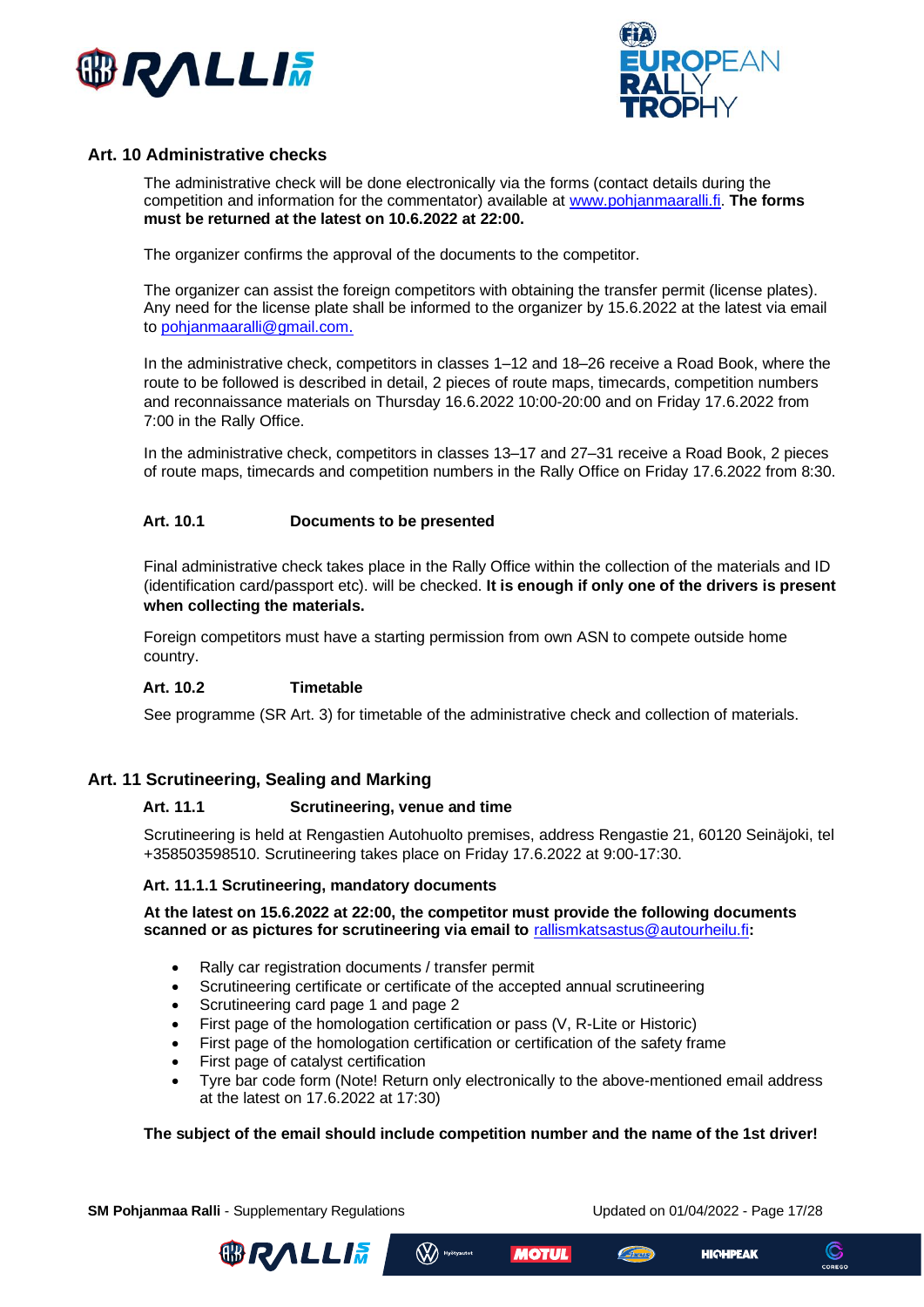



#### <span id="page-17-0"></span>**Art. 11.1.2 Timetable for scrutineering**

Scrutineering schedule will be announced within the publication of the Rally Guide. Each competitor must book their own scrutineering time slot at<https://slotti.fi/booking/rallism/> between Wednesday 10.6.2021 at 21:00 and Monday 13.6.2021 at 22:00.

Scrutineering ends 10 minutes after the last booked scrutineering time.

If the competitor wishes to change their scheduled scrutineering time after the booking system has closed, the organizer will charge 50 € fee. The same fee applies also if the organizer books the scrutineering time for the competitor in case the competitor hasn't booked it or if the competitor is late from their scheduled time.

The competitor or their representative must check in at the yard of the scrutineering area (Rengastien Autohuolto, Rengastie 21, 60120 Seinäjoki) 10 minutes before their scrutineering time, when car's presence on time will be recorded. After the check in, the competitor/representative moves to the equipment inspection and the car will be moved towards the scrutineering hall.

The spare parts to be registered and sealed for the Rally will be checked and if needed sealed on Friday 17.6.2021 at the scrutineering. More detailed instructions will be in the Rally Guide which will be part of this regulations for that part.

The competitor must inform the Chief Scrutineer Riikka Raatikainen, tel. +358503598510 if they wish to change a sealed part during the Rally.

### <span id="page-17-1"></span>**Art. 11.2 Mud flaps**

See ISC Appendix J, Article 252.7.7

#### <span id="page-17-2"></span>**Art. 11.3 Windows**

See ISC Appendix J, Article 253.11

#### <span id="page-17-3"></span>**Art. 11.4 Drivers' safety equipment**

All items of clothing including helmets and FHR (Front Head Restraint) intended to be used, e.g. HANS devices, must be presented for scrutineering. They shall be checked for compliance with Appendix L, Chapter III.

#### <span id="page-17-4"></span>**Art.11.5 Noise level**

Noise level of the car will be checked at the scrutineering (maximum 103 dB at 3500 rpm).

#### <span id="page-17-6"></span><span id="page-17-5"></span>**Art. 12 Other procedures and regulations**

#### **Art. 12.1 Ceremonial start procedures and order**

There is a Ceremonial Start at Seinäjoen keskustori. The start happens on 17.6.2022 at 19.01 and every one minute after.

There is no Parc Fermé area in the start of the Rally. The competitor can arrive to the holding area prior to start at the earliest 15 minutes before their own start time.

Start times for each crew will be published at the Virtual Official Notice Board according to the programme.

#### <span id="page-17-7"></span>**Art. 12.2 Permitted early check-in**

Early check-in is permitted at the following TCs:

TC 2B

**SM Pohjanmaa Ralli** - Supplementary Regulations Updated on 01/04/2022 - Page 18/28







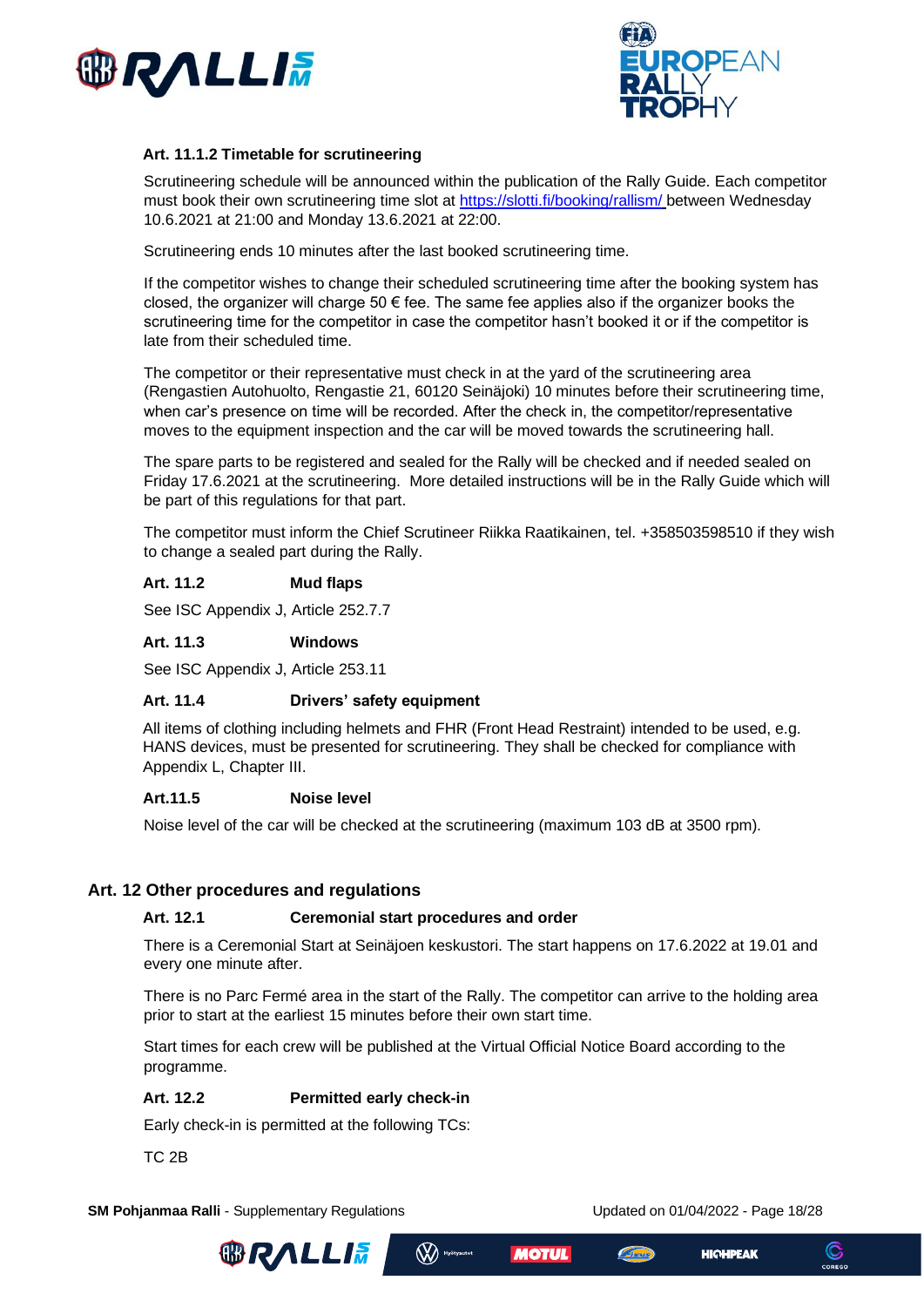



AT 6A

Finish TC

## <span id="page-18-0"></span>**Art. 12.3 Turning signs**

The international turning signs (see below) are used in the rally.



## <span id="page-18-1"></span>**Art. 12.4 Before the start of the Rally**

The competitors must collect the timing transponder from the Rally Office (Rengastien Autohuolto) at the earliest one hour before their own start time and attach it and the previously (within the reconnaissance material) collected GPS tracking device to the Rally car according to the instructions before the start.

For classes 13–17 and 27–31 GPS tracking device will be given at the same time with the other competition materials.

## <span id="page-18-2"></span>**Art. 12.5 Start procedure on Special Stages**

Electronic start light system will be used in the start of the Special Stages. The first blue light turns on when there is 30 seconds until the start, the second blue light turns on when there is 15 seconds until the start and the third blue light turns on when there is 10 seconds until the start. When there is 5 seconds until the start, one red light will turn on each second. The start happens, when all the lights turn off.

In case of a false start, all lights will turn on again.

As a back-up system, start flag might be used.

## <span id="page-18-3"></span>**Art. 12.6 Liaison**

If the competitor fails to follow the assigned route in the liaison, it will lead to disqualification.

#### <span id="page-18-4"></span>**Art. 12.7 Super Special Stage**

There will be no Super Special Stage.

## <span id="page-18-5"></span>**Art. 12.8 Tyre Warming Zone**

There will be no Tyre Warming Zones.

## <span id="page-18-6"></span>**Art. 12.9 Leg 1**

After Special Stage 2, there is a 45-minute Service A. The car is moved by the competitor from TC 2A via technical area (max 10 min where scrutineers perform technical checks) to their own service area. The service can be started at the time marked in the timecard and car's window at TC 2A (until this time the car is under Parc Fermé rule). Service time is 30 minutes. The service time includes the liaison from Service A to Parc Fermé (TC 2B).

#### <span id="page-18-7"></span>**Art. 12.10 Overnight Parc Fermé**

Overnight Parc Fermé area is located in Seinäjoen ravikeskus, Ravitie 9, 60120 Seinäjoki.

 $\bigotimes$  "

This is not applicable for the retired cars restarting for the Leg 2.

**SM Pohjanmaa Ralli** - Supplementary Regulations Updated on 01/04/2022 - Page 19/28





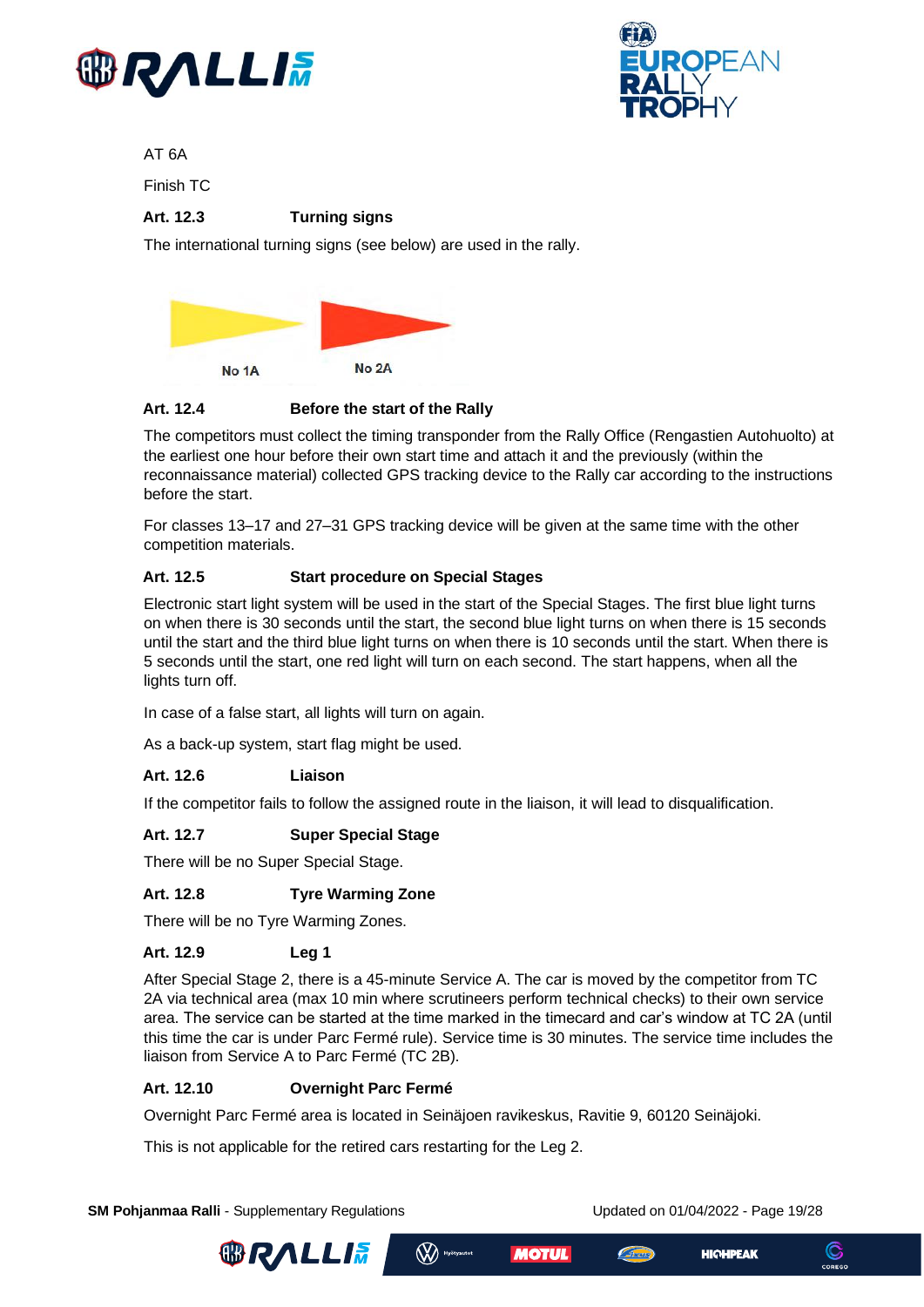



## <span id="page-19-0"></span>**Art. 12.11 Retirement and restart for Leg 2**

If a competitor retires Leg 1 or their right to start for Leg 1 is refused by the Clerk of the Course, the competitor has a possibility to repair the car and participate in the Leg 2.

Competitor retired in Leg 1 may restart for Leg 2. The organizer assumes all retired competitors will restart.

If the competitor doesn't want to restart for Leg 2, he needs to notify the Rally Office at the latest on Saturday 18.6.2022 at 01:00. This differs from Finnish Rally Championship Regulations 2022 Article 13.3 Restart after retirement regarding the obligation to notify.

Car of the retired competitor, who will restart, will be scrutineered in the Parc Fermé on Saturday 18.6.2021 morning at 8:00. **The competitor or their representative needs to present at the scrutineering.** Only the cars approved in the scrutineering will be given permission to start in the Leg 2.

For every Special Stage missed, the competitor will be given a time which is the best time of the class +10 minutes. If a competitor retires on the last liaison on Friday, he will receive a 10-minute time penalty.

**The competitors retired on the Leg 1 must return the GPS tracking device to the Rally Office at the latest on 18.6. at 01:00 or hand out the device to the sweeper car, if the competitor is not going to restart for Leg 2.**

### <span id="page-19-1"></span>**Art. 12.12 Leg 2**

**Start order for Leg 2 will be based on the unofficial results of the Leg 1.** 

The Clerk of the Course reserves the right to replace the retired competitors who will continue in the Leg 2.

The first competitor starts for the Leg 2 on Saturday 18.6.2022 at 10:01 from the overnight Parc Fermé. The drivers or their representatives are allowed to enter the Parc Fermé area at the earliest 10 minutes before their start time. The first competitor starting for Leg 2 must be at the TC 2C at 10:01 (TC 2C = overnight Parc Fermé out).

After overnight Parc Fermé there is Service B. Service time is 20 min. The service time includes the liaison time from TC 2C to TC 2D.

After SS 5 competitors arrive to the regroup (max 16 min, min 5 min) and Service C. The car is moved by the competitor from TC 5A via technical area to their own service area. The service can be started at the time marked in the timecard and car's window at TC 5A (until this time the car is under Parc Fermé rule). Service time is 60 minutes.

After SS 6 there is regroup (max 34 min, min 5 min).

After SS 8, prior to the Finish of the rally there is Service D. The service time (approx. 15 min) is included in the liaison time from SS 8 to Finish TC.

#### <span id="page-19-2"></span>**Art. 12.13 Regroups**

There are two (2) regrouping on Saturday 18.6.2022. The first one is located in the service park (address Rengastien Autotarvike, Rengastie 28, 60120 Seinäjoki). The second one is located on the route in PowerPark (address Jorma Lillbackantie 111, 62300 Härmä).

#### <span id="page-19-3"></span>**Art. 12.14 Service**

Centralised Service Park is used in the Rally: Area of Rengastien Autotarvike (Rengastie 28, 60120 Seinäjoki).

**SM Pohjanmaa Ralli** - Supplementary Regulations Updated on 01/04/2022 - Page 20/28



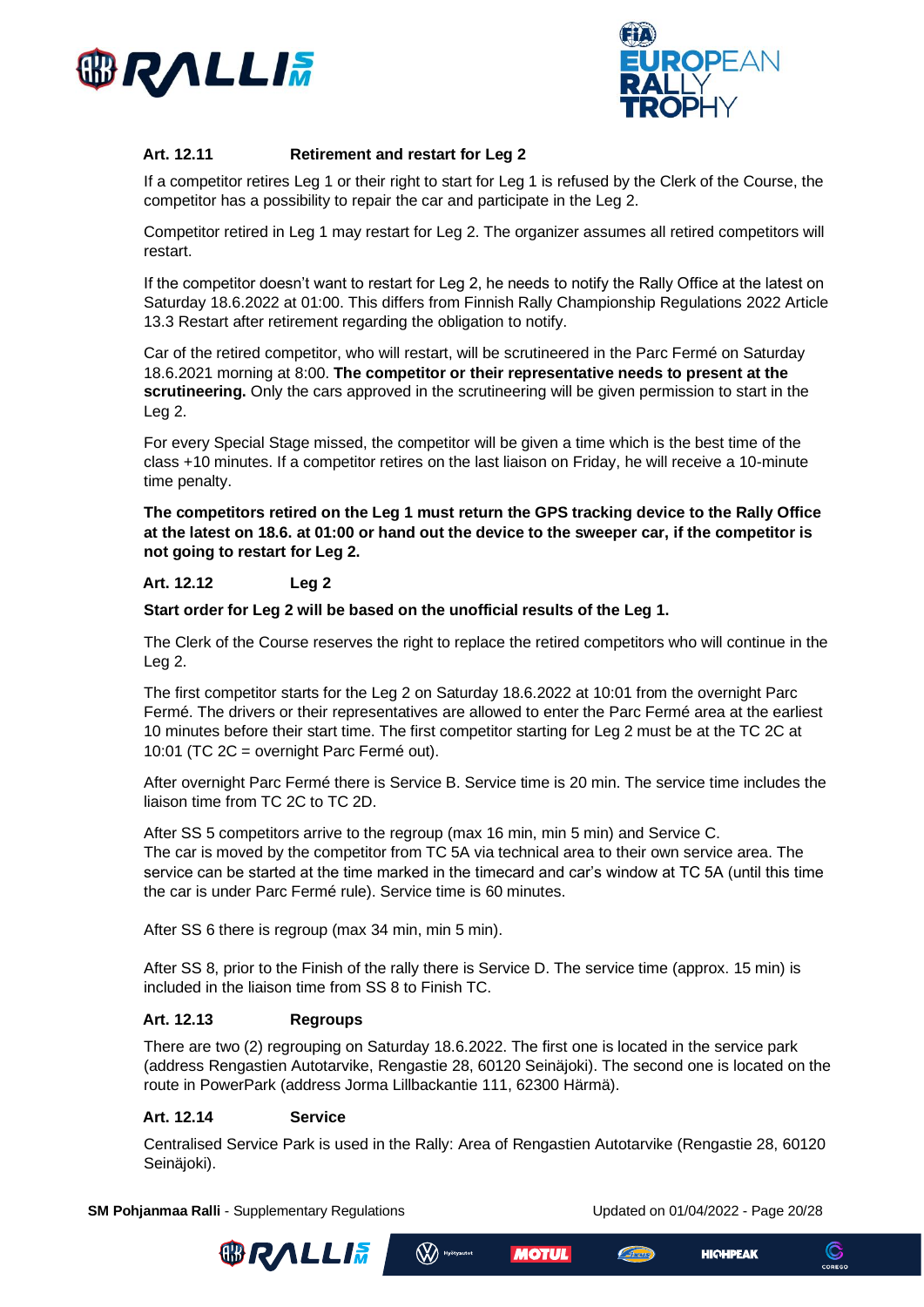



#### **Speed limit at the service park is 30 km/h**

Services:

1 x 45 min, 1 x 20 min, 1 x 60 min and 1 x 15 min

The organizer reserves 6 x 8 m service area for each crew. Service areas according to the sporting regulations of the Finnish Rally Championship are reserved for the Team Championship competitors.

**In case of special requests or shared services, a detailed written request (with the size of the service area mentioned) should be sent to the organizer via email [pohjanmaaralli@gmail.com](mailto:pohjanmaaralli@gmail.com)  at the latest on 9.6.2022 at 23:59. After this time, the organizer charges 150 €/crew for the possible changes.**

#### **The organizer reserves the right to reject the requests.**

Service cars must have a fire extinguisher and ready-to-use oil spill kit for each crew. Each Rally car must have a liquid-impermeable protective ground sheet covering the area of the car under the car during the service operations. Lack of any of the above-mentioned leads to immediate disqualification imposed by the Clerk of the Course.

Sanctions for other violations in the service and refueling areas:

| 1st violation | 300 €                                               |
|---------------|-----------------------------------------------------|
| 2nd violation | 600€                                                |
| 3rd violation | disqualification imposed by the Clerk of the Course |

#### <span id="page-20-0"></span>**Art. 12.15 Refuelling**

Refuelling is only allowed in the commercial gas stations or separate refuel areas associated with the gas stations marked in the Road Book.

The following rules must be followed in the separate refuel areas:

- According to the 2022 FIA RRSR Art. 61.2.3, to access a refuelling area, all personnel involved in refueling operations must wear clothing that provides adequate protection against fire and includes at least: long trousers, long-sleeved top, closed shoes, gloves and a balaclava.

- According to the 2022 FIA RRSR Art. 61.2.7, it is required that the crew remain outside the car during refuelling.

- According to the Finnish ASN National Sporting Regulations Art 18.1., the ground should be protected with absorbing mat. The requirement of protecting the ground with the absorbing mat is assigned to the competitors.

The Refuelling locations and distances will be announced in the Rally Guide.

#### <span id="page-20-1"></span>**Art. 12.16 Finish procedures and other activities after the finish of the rally**

(W) Hyötyautot

After the Finish of the rally, the cars will be guided to the podium in the order determined by the organizer and the prizes will be awarded based on the provisional results. Also competitors not receiving prizes will drive through the podium.

From the Finish/Podium all competitors will drive according to the Road Book to Parc Fermé excluding the competitors invited to the final checks. Liaison time is 10 minutes. Parc Fermé will be released by the Stewards.

**SM Pohjanmaa Ralli** - Supplementary Regulations Updated on 01/04/2022 - Page 21/28





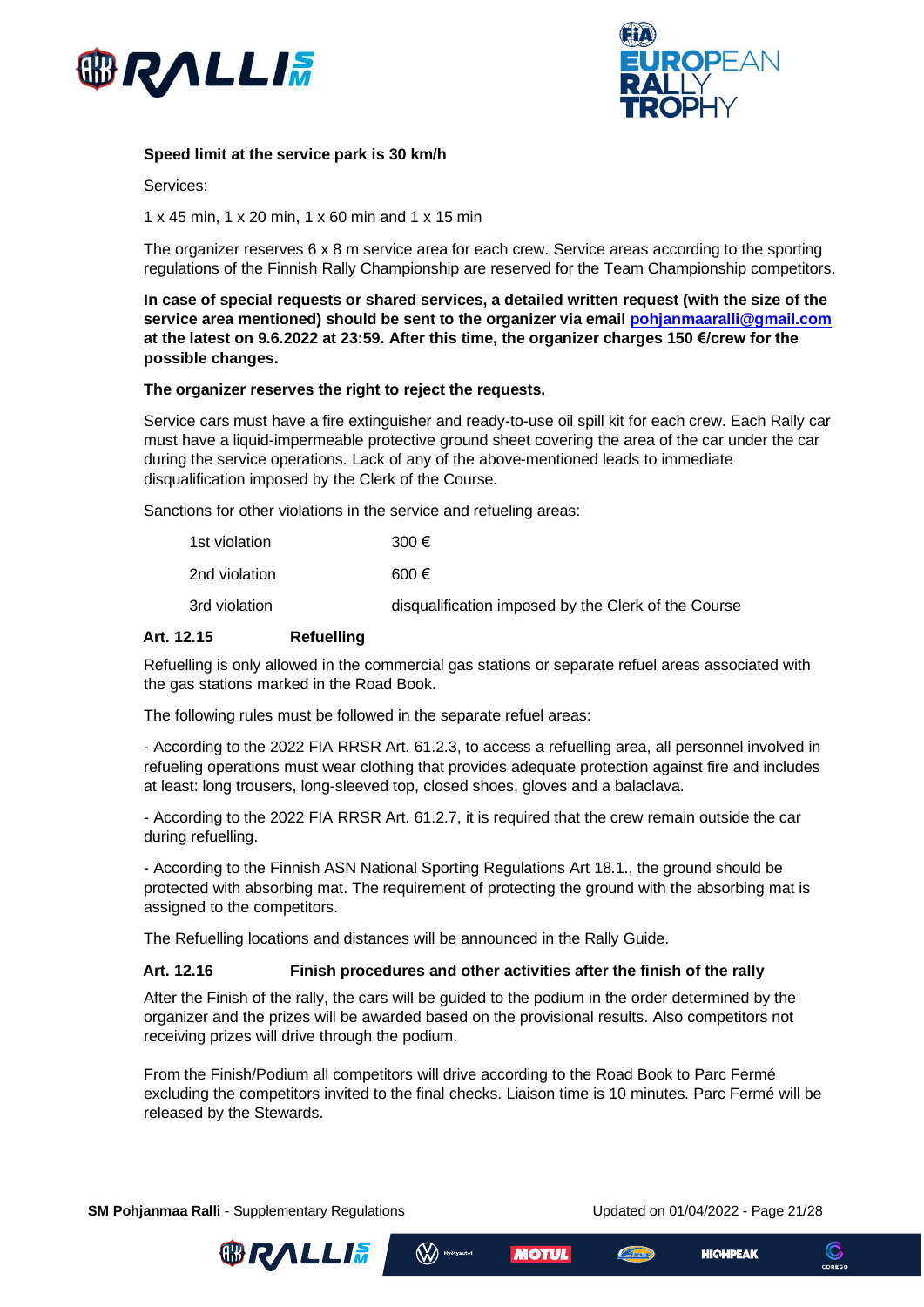



## <span id="page-21-0"></span>**Art. 12.17 Availability of participants**

Participants who park their vehicles in the Parc Fermé upon passing the finish line, must remain available by phone (mobile) until the final classification has been posted.

#### <span id="page-21-1"></span>**Art. 12.18 Classification**

The provisional results will be published according to the programme at the Virtual Official Notice Board and the official results can be found at KITI portal and on the following websites: [www.pohjanmaaralli.fi](http://www.pohjanmaaralli.fi/) and [www.ajaksi.fi.](http://www.ajaksi.fi/)

### <span id="page-21-2"></span>**Art. 12.19 Official time used during the rally**

The official time of the event is the Official Finnish Time, which can be found at [https://time.is](https://time.is/). The Virtual Official Notice Board contains the link to the official time.

#### <span id="page-21-3"></span>**Art. 12.20 Timecard and TC procedures**

International timecard is used in the competition. The timecard has a separate column for competitor's own markings.

To minimize contacts, the operation in the TCs is deviating from the normal practice in the competition. Timecard is not handed to the TC official. The presenting moment of the timecard is the time when the competitor presents the timecard by placing it on the side window of the rally car for the official to see. The official presents the time marking to the competitor clearly with a notepad which will also act as a TC minutes. If a provisional start time is given from the TC, it will also be presented with the notepad. Competitor marks down these times presented by the official independently to their timecard. In case the competitor disagrees with the time presented to them, he/she should clearly indicate it to the official and the official records the information to the minutes.

When the competitor stops at the STOP after the SS finish line, their finish time will be presented to them with a notepad.

In case the marking in the timecard made by the competitor deviates from the marking in the TC minutes, the TC minutes is decisive.

#### <span id="page-21-4"></span>**Art. 12.21 Speeding during the competition**

The Clerk of the Course can impose the following sanctions for speeding during the liaison or in the Service Park measured with the speed control device by the police or the organizer or for turning off the GPS tracking device:

1st infringement: A fine of 25 € per km/h over the speed limit 2nd infringement: A fine of 50  $\epsilon$  per km/h over the speed limit 3rd infringement: A 5-minute time penalty 4th infringement: Disqualification

Due to aggravated safety endangering and / or speeding over 30 km/h, the Clerk of the Course and/or the Stewards can immediately impose stricter sanction.

## <span id="page-21-5"></span>**Art. 13 Identification of officials**

Chief officials and other officials can be recognized via:

SS Commander: red tabard SS Safety Officer: orange tabard with white stripe Competitors' Relations Officer: pink tabard Timekeeping / Secutiry Marshal, Official, Ticket sale: yellow tabard Radio point: yellow tabard with blue radio mark

**SM Pohjanmaa Ralli** - Supplementary Regulations Updated on 01/04/2022 - Page 22/28





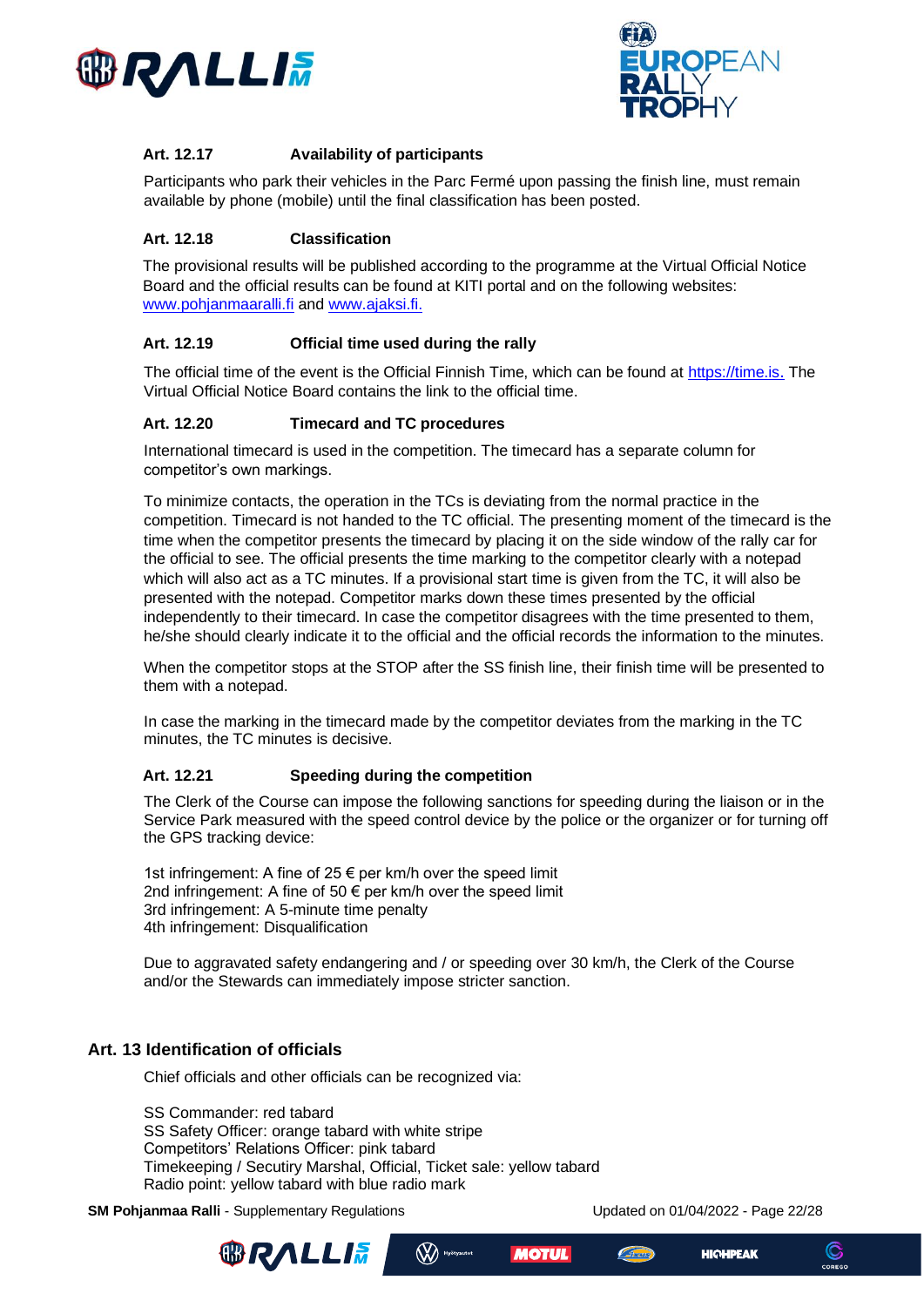



Chief of the intermediate safety point: blue tabard Scturineering: black tabard Media: purple tabard

#### <span id="page-22-0"></span>**Art. 14 Prizes**

The number of awarded competitors will be published at the Virtual Official Notice Board.

The prices are souvenirs.

The prizes will be given according to the provisional results to both drivers at the end of the Rally. If there will be changes to the positions of awarded competitors in the official results, the competitor is obligated to return the prizes.

## <span id="page-22-2"></span><span id="page-22-1"></span>**Art. 15 Final checks / Protests / Appeals**

#### **Art. 2.1. Art. 15.1 Final Checks**

Invitation to the final checks will be given as written invitation at the latest in the Finish TC. The final checks are performed at the premises of Rengastien Autohuolto at Rengastie 21, 60120 Seinäjoki. The complete original homologation form and other necessary certifications must be available for final checks. A representative of the competitor as well as mechanics with the appropriate tools (in case of dismantling) must be present at the final checks.

#### <span id="page-22-3"></span>**Art. 2.2. Art. 15.2 Protest deposit**

According to 2022 FIA Regional Rally Sporting Regulations Art. 65.2 the protest deposit is 1000 €. Account details for the payment made by bank transfer can be found in the same Art. of the 2022 FIA Regional Rally Sporting Regulations. Protest against the results should be lodged no later than 30 minutes after publication of the Provisional Classification.

#### <span id="page-22-4"></span>**Art. 2.3. Art. 15.3 Appeal deposit**

The appeal deposit for a national appeal is: EUR 1000  $\epsilon$  (Classes 6-31)

The appeal deposit for an international appeal is: EUR 3000  $\epsilon$  (Classes 1-5)

All protests and/or appeals must be lodged in accordance with Articles 13 and 15 of the International Sporting Code.

**SM Pohjanmaa Ralli** - Supplementary Regulations Updated on 01/04/2022 - Page 23/28





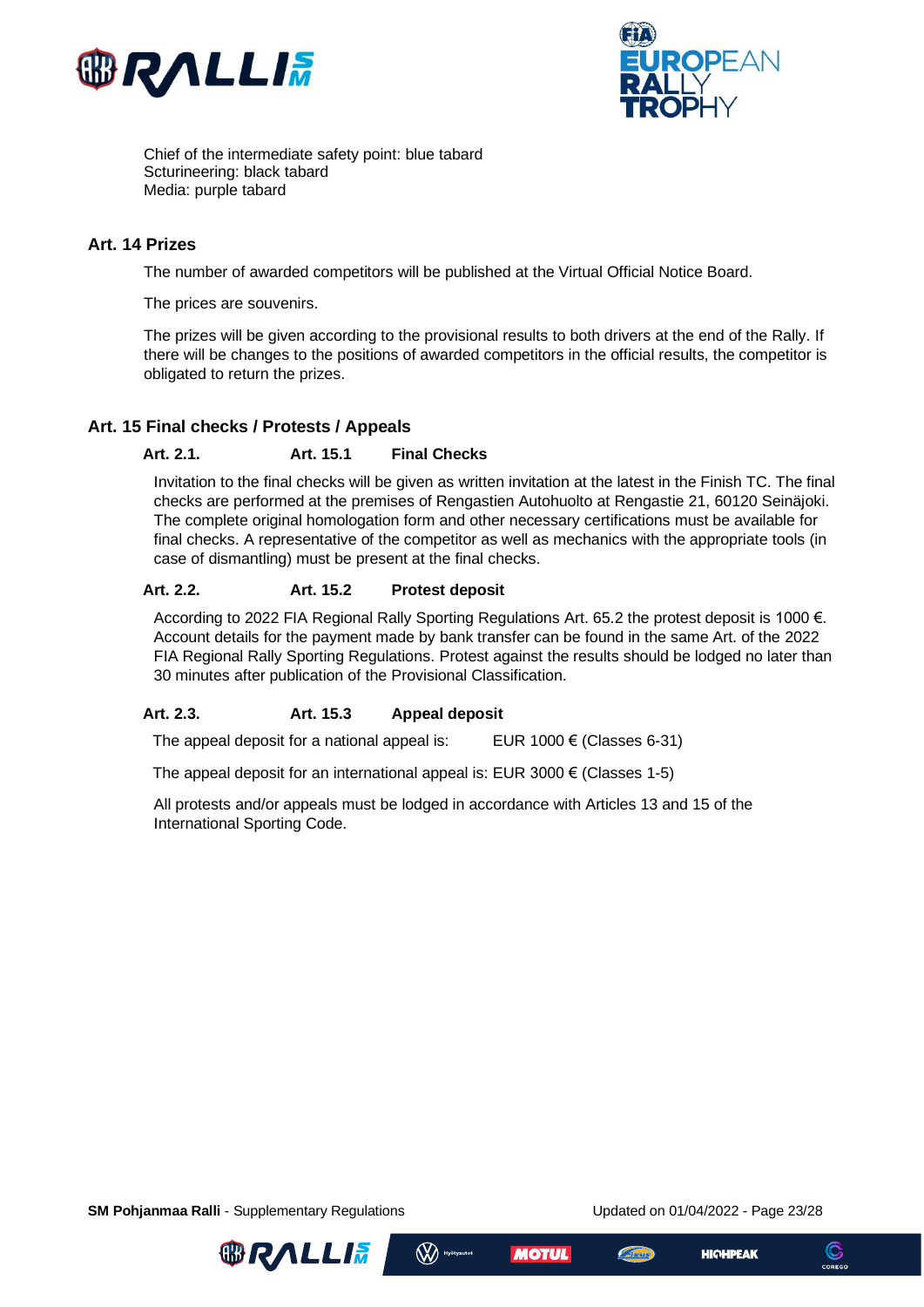



## <span id="page-23-0"></span>**Appendix 1 – Itinerary**

| Start (Leg 1)<br>Lähtö (Osa 1) |                                                                                                                      |                    |                                       |                                 | Friday 17 June 2022<br>Perjantai 17 Kesäkuta 2022  |                                 |
|--------------------------------|----------------------------------------------------------------------------------------------------------------------|--------------------|---------------------------------------|---------------------------------|----------------------------------------------------|---------------------------------|
| TC<br>AT                       | Location<br>Sijainti                                                                                                 | SS dist.<br>EK km. | <b>Liaision dist.</b><br>Siirtymä km. | Total dist.<br>Yhteiskm.        | <b>Target time</b><br>Aika                         | First car due<br>1. auto ihanne |
| 0<br>1                         | Start / Lähtö (Tori)                                                                                                 |                    | 2,58<br>28,35                         | 30,93                           | 00:40:00                                           | 19:01<br>19:41                  |
| SS1                            | Ojajärvi                                                                                                             | 23,60              |                                       |                                 |                                                    | 19:44                           |
| RZ <sub>1</sub>                | Remote refuel / Etätankkaus (Neste Jalastuuli)                                                                       | 23,63              | 37,43                                 |                                 |                                                    |                                 |
| 2                              | Distance to next refuel / Matka seuraavaan tankkaukseen                                                              | 19,18              | 19,45<br>20,03                        | 43,63                           | 00:46:00                                           | 20:30                           |
| SS2                            | Hirvijärvi                                                                                                           | 19,18              |                                       |                                 |                                                    | 20:33                           |
| RZ <sub>2</sub>                | Remote refuel / Etätankkaus (Neste Jalastuuli)<br>Distance to next refuel / Matka seuraavaan tankkaukseen            | 19,18              | 19,45<br>67,87                        |                                 |                                                    |                                 |
|                                | Regroup, Technical zone & Flexi Service IN / Kokooma, Tekninen alue & Flexi                                          |                    |                                       |                                 | 01:13:00                                           |                                 |
| 2A                             | Huolto SISÄÄN (Tecnical 10min + Service 45min)<br>Flexi Service A / Flexi Huolto A (Rengastien Autotarvike)          | (42, 78)           | 46,17<br>(97, 13)                     | 65,35<br>(139, 36)              | 00:40:00                                           | 21:46                           |
|                                | Service A OUT, Parc Ferme IN / Huolto A ULOS, Parc Ferme SISÄÄN, free entry                                          |                    |                                       |                                 |                                                    |                                 |
| 2B                             | / ennakkovapaa                                                                                                       |                    | 1,00                                  |                                 |                                                    | 22:41                           |
|                                | Friday Totals / Perjantai yhteensä                                                                                   | 42,78              | 98,13                                 | 140,91                          |                                                    |                                 |
| Start (Leg 2)<br>Lähtö (Osa 2) |                                                                                                                      |                    |                                       |                                 | Saturday 18 June 2022<br>Lauantai 18 Kesäkuta 2022 |                                 |
| TC<br>AT                       | Location<br>Sijainti                                                                                                 | SS dist.<br>EK km. | Liaision dist.<br>Siirtymä km.        | <b>Total dist.</b><br>Yhteiskm. | <b>Target time</b><br>Aika                         | First car due<br>1. auto ihanne |
| 2C                             | Parc Ferme OUT / Parc Ferme ULOS<br>Service B IN / Huolto B Sisään                                                   |                    | 1,00                                  |                                 |                                                    | 10:01                           |
|                                | <b>Service B / Huolto B (Rengastien Autotarvike)</b>                                                                 |                    | (01, 00)                              | (01, 00)                        | 00:20:00                                           |                                 |
| 2D                             | Service B OUT / Huolto B ULOS<br>Remote refuel / Etätankkaus (ST1 Ylistaro)                                          |                    | 67,87                                 |                                 |                                                    | 10:21                           |
| RZ3                            | Distance to next refuel / Matka seuraavaan tankkaukseen                                                              | 41,30              | 37,20                                 |                                 |                                                    |                                 |
| 3                              |                                                                                                                      |                    | 29,00                                 | 30,00                           | 00:41:00                                           | 11:02                           |
| SS3                            | Kärkimäki                                                                                                            | 18,20              |                                       |                                 |                                                    | 11:05                           |
| $\overline{4}$<br>SS4          | Hööpakka                                                                                                             | 12,10              | 13,00                                 | 31,20                           | 00:29:00                                           | 11:34<br>11:37                  |
| 5                              |                                                                                                                      |                    | 16,50                                 | 28,60                           | 00:30:00                                           | 12:07                           |
| SS5                            | Viitala                                                                                                              | 11,00              |                                       |                                 |                                                    | 12:10                           |
| RZ4                            | Remote refuel / Etätankkaus (ST1 Ylistaro)                                                                           | 41,30              | 37,20                                 |                                 |                                                    |                                 |
| 5A                             | Distance to next refuel / Matka seuraavaan tankkaukseen<br>Regroup & Flexi Service C IN / Kokooma & Flexi Huolto sis | 1,50               | 52,20<br>29,00                        | 40,00                           | 00:46:00                                           | 12:56                           |
|                                | Flexi Service C / Flexi Huolto C (Rengastien Autotarvike)                                                            | (41, 30)           | (88, 50)                              | (129, 80)                       | 01:16:00                                           |                                 |
| 5Β                             | Flexi Service C OUT / Flexi Huolto C ULOS                                                                            |                    |                                       |                                 |                                                    | 14:12                           |
| 6<br>SS6                       | Seinäjoki City                                                                                                       | 1,50               | 3,00                                  | 3,00                            | 00:15:00                                           | 14:27<br>14:30                  |
| RZ <sub>5</sub>                | Remote refuel / Etätankkaus (Shell Lapua)                                                                            | 1,50               | 52,20                                 |                                 |                                                    |                                 |
|                                | Distance to next refuel / Matka seuraavaan tankkaukseen                                                              | 23,00              | 62,10                                 |                                 |                                                    |                                 |
| 6A                             | Regroup & Meet and Greet IN / Kokooma & Meet and Greet sis<br><b>Meet and Greet (Power Park)</b>                     | (1,50)             | 60,00<br>(60, 00)                     | 61,50<br>(61, 50)               | 01:05:00<br>00:34:00                               | 15:35                           |
| 6B                             | Regroup & Meet and Greet OUT / Kokooma & Meet and Greet ulos                                                         |                    |                                       |                                 |                                                    | 16:09                           |
| 7                              |                                                                                                                      |                    | 2,80                                  | 2,80                            | 00:10:00                                           | 16:19                           |
| SS7<br>RZ <sub>6</sub>         | Pääjärvi<br>Remote refuel / Etätankkaus (Shell Lapua)                                                                | 23,00<br>23,00     | 62,10                                 |                                 |                                                    | 16:22                           |
|                                | Distance to next refuel / Matka seuraavaan tankkaukseen                                                              | 20,20              | 39,80                                 |                                 |                                                    |                                 |
| 8                              |                                                                                                                      |                    | 42,00                                 | 65,00                           | 01:05:00                                           | 17:27                           |
| SS8                            | Ämmälänmäki                                                                                                          | 20,20              |                                       |                                 |                                                    | 17:30                           |
| RZ7                            | Remote refuel / Etätankkaus (Shell Lapua)<br>Distance to finish / Matka maaliin                                      | 20,20              | 39,80<br>25,08                        |                                 |                                                    |                                 |
|                                | Service D IN / Huolto D SISÄÄN                                                                                       |                    | 43,00                                 | 63,20                           | 01:09:00                                           |                                 |
| 8A                             | <b>Service D / Huolto D (Rengastien Autotarvike)</b><br>Service D OUT-Finish / Huolto D ULOS-Maali                   | (43, 20)           | (87, 80)                              | (131,00)                        | 00:10:00                                           | 18:49                           |
|                                | Finish - Podium                                                                                                      |                    | 2,58                                  |                                 | 00:15:00                                           | 19:04                           |
|                                | Saturday Totals / Lauantai yhteensä                                                                                  | 86,00              | 241,88                                | 327,88                          |                                                    |                                 |
|                                | TOTALS OF THE RALLY / YHTEENSÄ KILPAILU                                                                              |                    |                                       |                                 |                                                    |                                 |
|                                | Day                                                                                                                  | SS/EK              | Liaison / Siirtymä                    | Total / Yhteensä                |                                                    |                                 |
|                                | Friday 17 June / Perjantai 17<br>Saturday 18 June / Lauantai 18                                                      | 42,78<br>86,00     | 98,13<br>241,88                       | 140,91<br>327,88                |                                                    |                                 |
|                                | TOTAL / YHTEENSÄ                                                                                                     | 128,78             | 340,01                                | 468,79                          |                                                    |                                 |

W Hyötyautot

**MOTUL** 

**SM Pohjanmaa Ralli** - Supplementary Regulations Updated on 01/04/2022 - Page 24/28

**BRALLIA** 

**HIGHPEAK** 

**Chan** 

 $\mathbb{C}$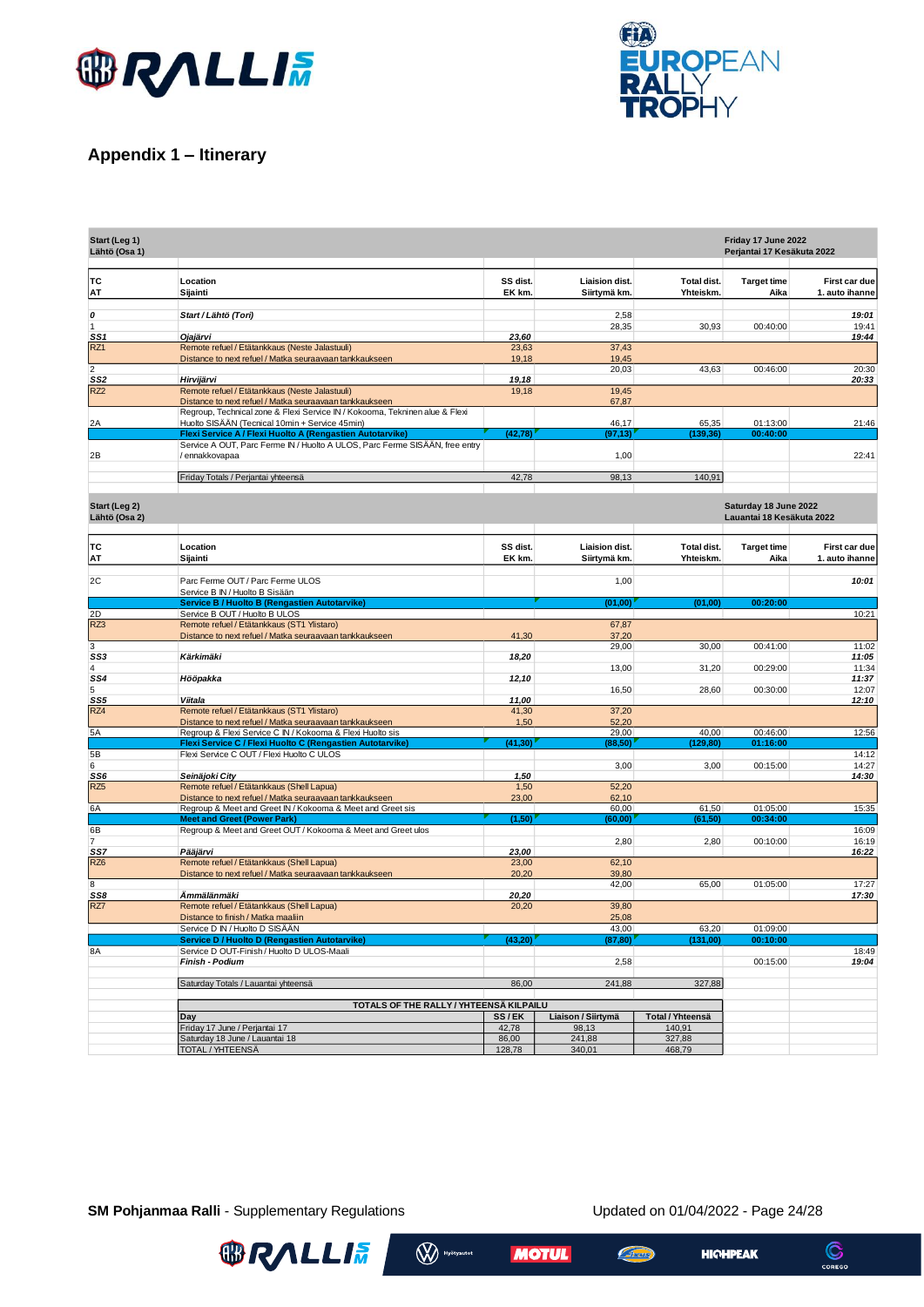



## <span id="page-24-0"></span>**Appendix 2 – Reconnaissance schedule**

Detailed reconnaissance schedule will be published in the Rally Guide, which is for that part a part of these regulations.

**SM Pohjanmaa Ralli** - Supplementary Regulations Updated on 01/04/2022 - Page 25/28





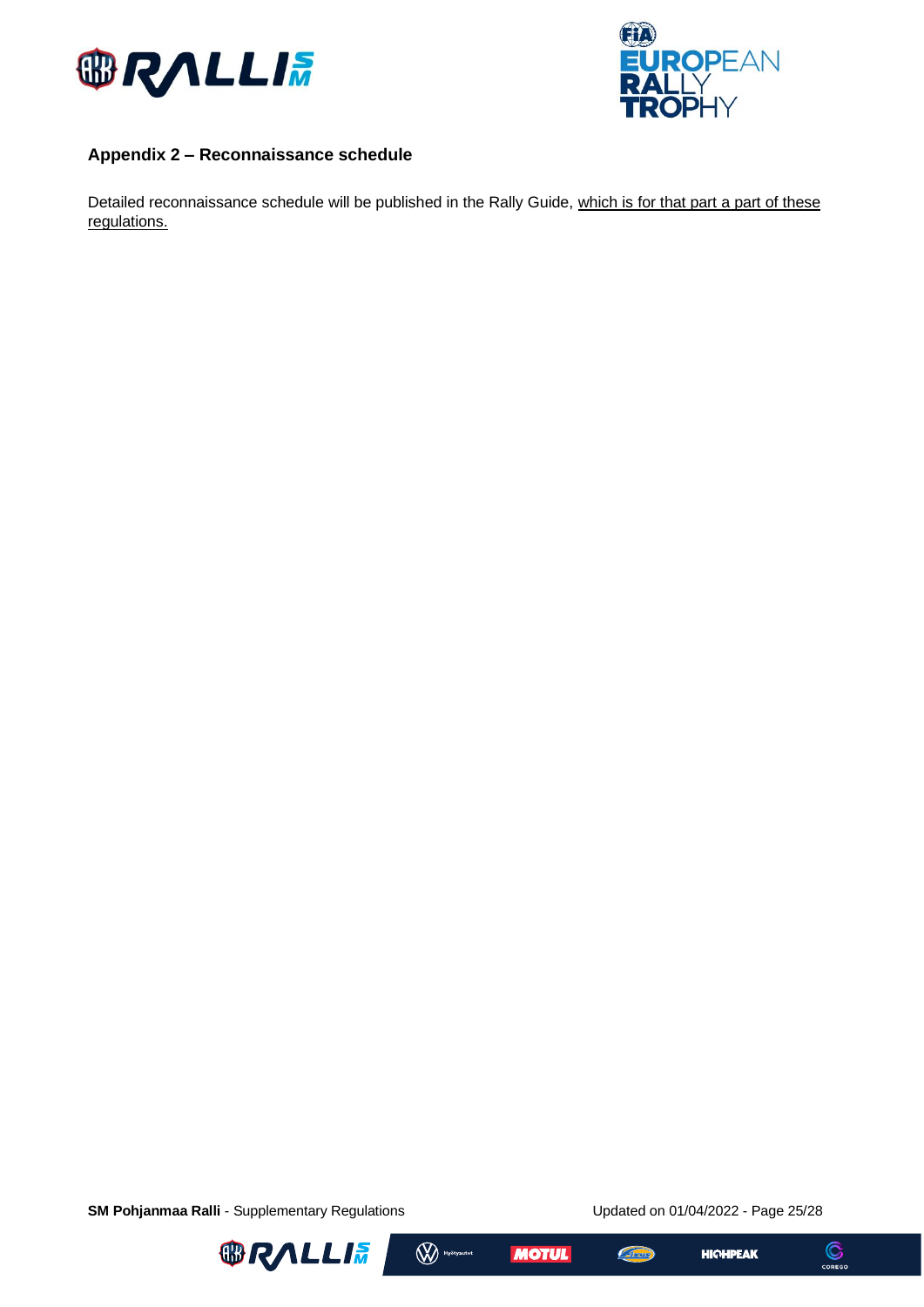



## <span id="page-25-0"></span>**Appendix 3 – Competitors Relations Officer**

|                                     | Name       | <b>Phone</b>  | Email                |
|-------------------------------------|------------|---------------|----------------------|
| Competitors' Relations  <br>Officer | Timo Ratus | +358400565294 | timo.ratus@gmail.com |

Competitors' Relations Officer can be contacted by phone and email during the event.

**SM Pohjanmaa Ralli** - Supplementary Regulations Updated on 01/04/2022 - Page 26/28



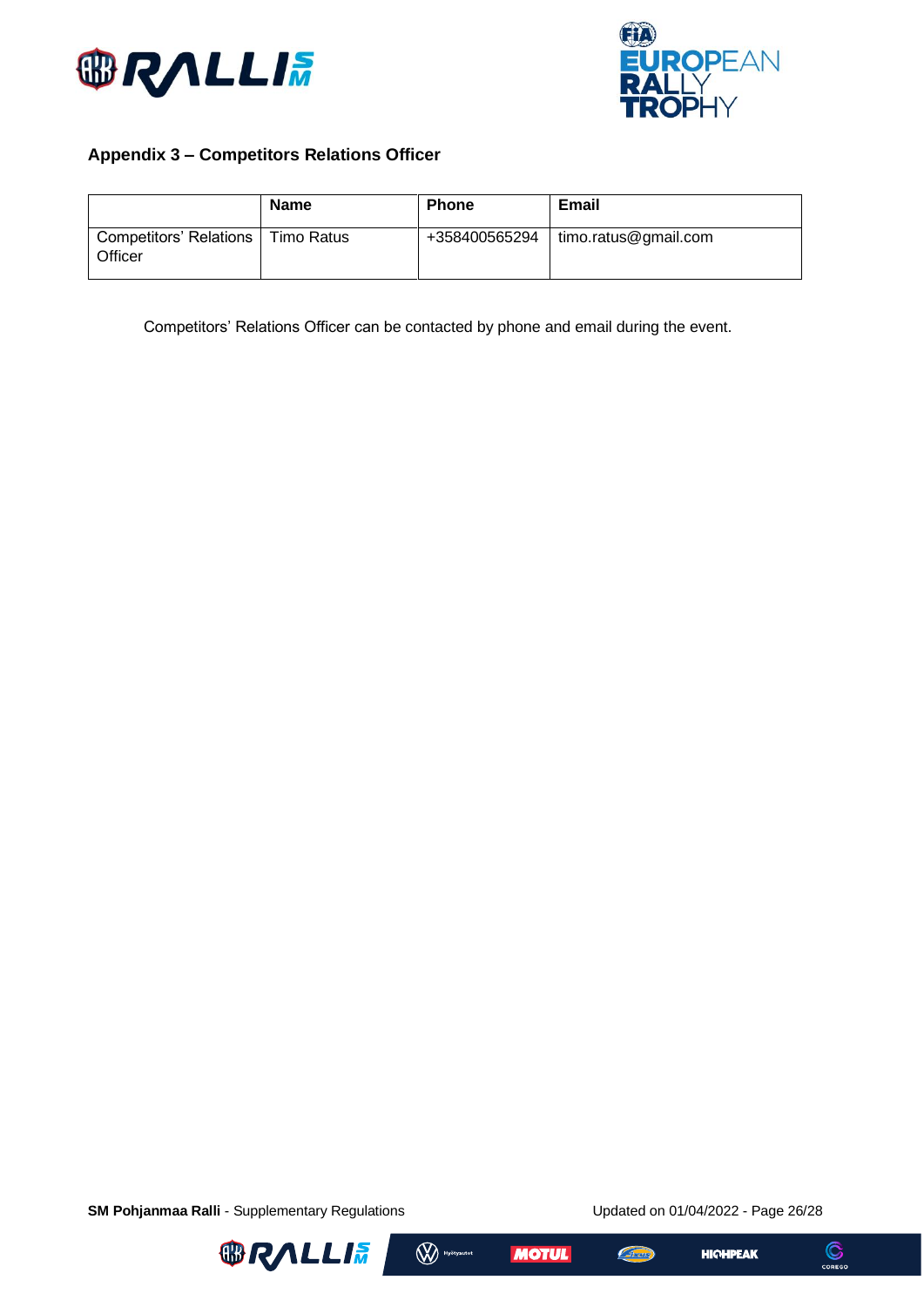



## <span id="page-26-0"></span>**Appendix 4 – Decals and supplementary advertising**



**SM Pohjanmaa Ralli** - Supplementary Regulations Updated on 01/04/2022 - Page 27/28





 $\mathcal{L}_{\text{flux}}$ 



 $\bigodot$ <br>COREGO